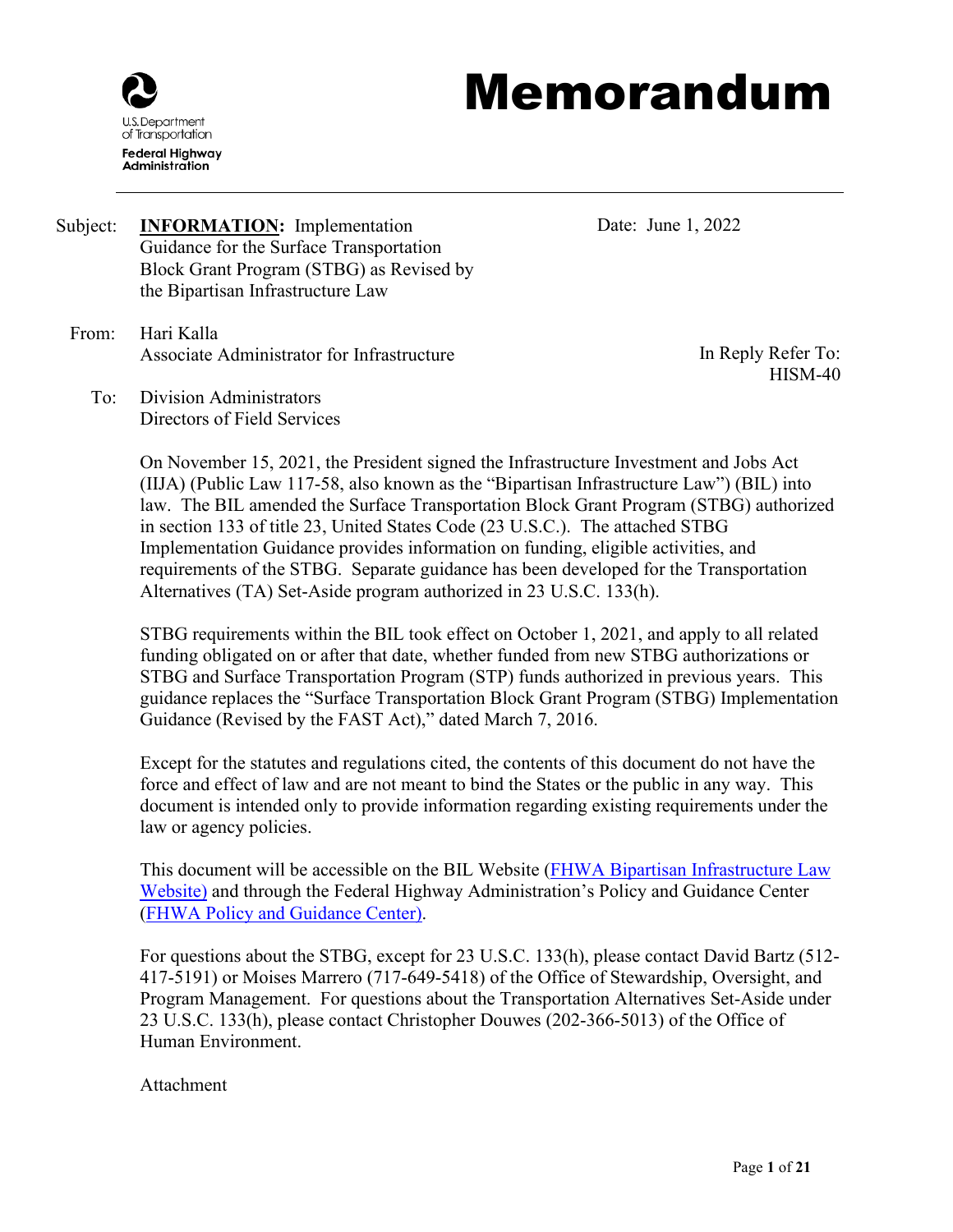# **Surface Transportation Block Grant Program (STBG) Implementation Guidance** (June 1, 2022)

# **TABLE OF CONTENTS**

- **A. [OVERVIEW OF THE SURFACE TRANSPORTATION BLOCK GRANT](#page-2-0)  [PROGRAM](#page-2-0)**
- **B. GUIDANCE ON STRATEGIC [PRIORITIES AND USE OF THE FEDERAL-AID](#page-2-1)  [HIGHWAY FORMULA FUNDING](#page-2-1)**
- **C. [GOVERNING AUTHORITIES](#page-7-0)**
- **D. [FUNDING](#page-7-1)**
- **E. [ELIGIBILITY](#page-11-0)**
- **F. [SUBALLOCATION](#page-16-0) (23 U.S.C. 133(d))**
- **G. [SPECIAL RULE FOR AREAS OF 5,000 OR LESS](#page-17-0) POPULATION (23 U.S.C. 133(g))**
- **H. [BRIDGES NOT ON FEDERAL-AID HIGHWAYS](#page-17-1) (23 U.S.C. 133(f))**
- **I. [BUNDLING OF BRIDGE PROJECTS](#page-18-0) (23 U.S.C. 144(j))**
- **J. [BORDER STATE INFRASTRUCTURE](#page-18-1) (Fixing America's Surface Transportation Act (FAST Act) § 1437)**
- **K. [RURAL BARGE LANDING, DOCK, AND WATERFRONT INFRASTRUCTURE](#page-19-0) PROJECTS (23 U.S.C. 133(j))**
- **L. [PROJECTS IN RURAL AREAS](#page-19-1) (23 U.S.C. 133(k))**
- **M. [TREATMENT OF PROJECTS](#page-19-2) (23 U.S.C. 133(i))**
- **N. [TRANSPORTATION ALTERNATIVES SET-ASIDE](#page-20-0) (23 U.S.C. 133(h))**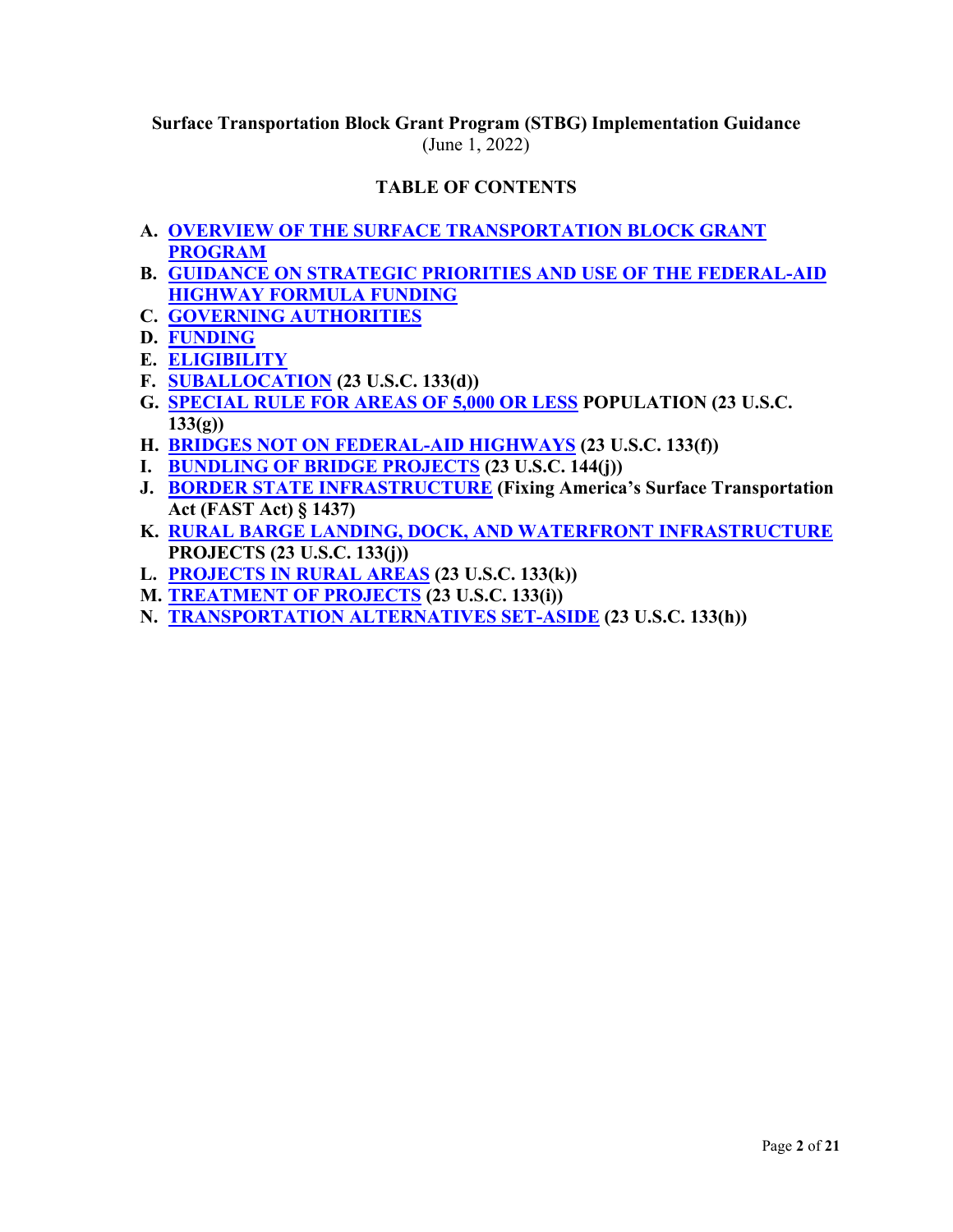## <span id="page-2-0"></span>**A. OVERVIEW OF THE SURFACE TRANSPORTATION BLOCK GRANT PROGRAM**

The Infrastructure Investment and Jobs Act (IIJA) (Public Law 117-58, also known as the ["Bipartisan Infrastructure Law" \(BIL\)\)](https://www.congress.gov/117/bills/hr3684/BILLS-117hr3684enr.pdf) continues the Surface Transportation Block Grant Program (STBG). The STBG promotes flexibility in State and local transportation decisions and provides flexible funding to best address State and local transportation needs (See BIL § 11109(a)). This document provides background and guidance to clarify eligibility requirements for the STBG under the BIL.

# <span id="page-2-1"></span>**B. GUIDANCE ON STRATEGIC PRIORITIES AND USE OF THE FEDERAL-AID HIGHWAY FORMULA FUNDING**

#### **1. Overview:**

On December 16, 2021, FHWA issued guidance, *[Policy on Using Bipartisan](https://www.fhwa.dot.gov/bipartisan-infrastructure-law/building_a_better_america-policy_framework.cfm)  Infrastructure Law Resources to Build a Better America*, that serves as an overarching framework to encourage the use of BIL resources for projects that advance USDOT strategic priorities and will Build a Better America. That policy is available on FHWA's BIL resources implementation website at the following URL: Policy on Using Bipartisan [Infrastructure Law Resources to Build a Better America.](https://www.fhwa.dot.gov/bipartisan-infrastructure-law/building_a_better_america-policy_framework.cfm)

#### **2. Safety:**

#### **Prioritizing Safety in All Investments and Projects**

The National Roadway Safety Strategy (NRSS) (issued January 27, 2022) commits the United States Department of Transportation (USDOT) and FHWA to respond to the current crisis in traffic fatalities by "taking substantial, comprehensive action to significantly reduce serious and fatal injuries on the Nation's roadways," in pursuit of the goal of achieving zero highway deaths. FHWA recognizes that zero is the only acceptable number of deaths on our roads and achieving that is our safety goal. FHWA therefore encourages States and other funding recipients to prioritize safety in all Federal highway investments and in all appropriate projects, using relevant Federal-aid funding, including funds from STBG.

The Safe System approach addresses the safety of all road users, including those who walk, bike, drive, ride transit, and travel by other modes. It involves a paradigm shift to improve safety culture, increase collaboration across all safety stakeholders, and refocus transportation system design and operation on anticipating human mistakes and lessening impact forces to reduce crash severity and save lives. To achieve the vision of zero fatalities, safety should be fully reflected in a State's transportation investment decisions, from planning and programming, environmental analysis, project design, and construction, to maintenance and operations. States should use data-driven safety analyses to ensure that safety is a key input in any decision made in the project development process and fully consider the safety of all road users in project development.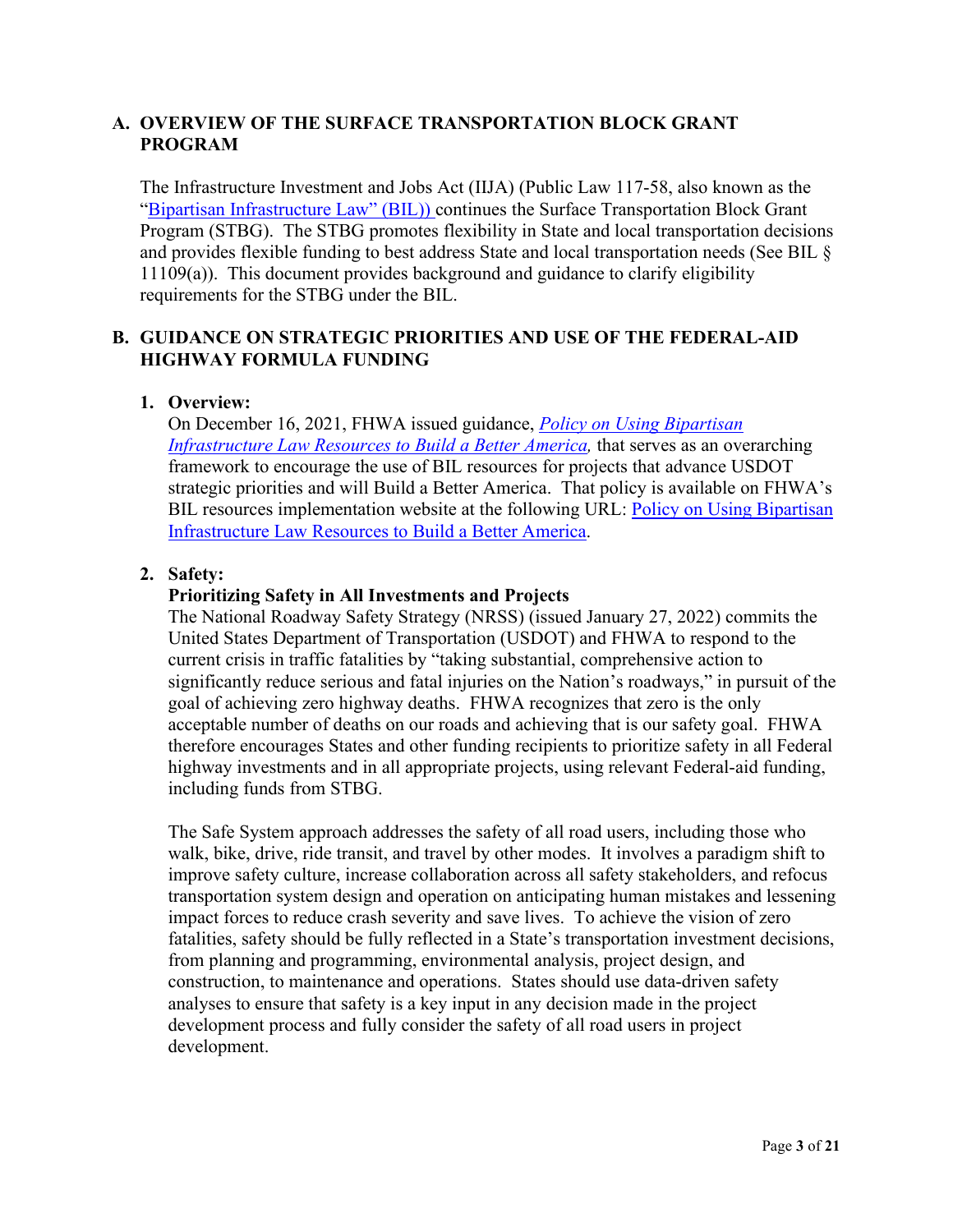FHWA encourages State and local agencies to consider the use of funds from STBG to address roadway safety and implement the Safe System approach wherever possible. Improvements to safety features, including traffic signs, pavement markings, and multimodal accommodations that are routinely provided as part of a broader Federal-aid highway project can and should be funded from the same source as the broader project as long as the use is eligible under that funding source.

Because of the role of speed in fatal crashes, FHWA is also providing new resources on the setting of speed limits and on re-engineering roadways to help "self-enforce" speed limits. To achieve the vision of zero fatalities on the Nation's roads, FHWA encourages States to assess safety outcomes for all project types and promote and improve safety for all road users, particularly vulnerable users. FHWA recommends that streets be designed and operated to maximize the existing right-of-way for accommodation of nonmotorized modes and transit options that increase safety and connectivity. Pedestrian facilities in the public right-of-way must comply with the Americans with Disabilities Act.

#### **Complete Streets**

As one approach to ensuring the safety of all roadway users, FHWA encourages States and communities to adopt and implement Complete Streets policies that prioritize the safety of all users in transportation network planning, design, construction and operations. Section 11206 of the BIL defines Complete Streets standards or policies as those which "ensure the safe and adequate accommodation of all users of the transportation system, including pedestrians, bicyclists, public transportation users, children, older individuals, individuals with disabilities, motorists, and freight vehicles." A complete street includes but is not limited to, sidewalks, bike lanes (or wide paved shoulders), special bus lanes, accessible public transportation stops, safe and accommodating crossing options, median islands, pedestrian signals, curb extensions, narrower travel lanes, and roundabouts. A Complete Street is safe, and feels safe, for everyone using the street.

**3. Transit Flex:** FHWA, working with FTA, seeks to help Federal-aid recipients plan, develop, and implement infrastructure investments that prioritize safety, mobility, and accessibility for all transportation network users, including pedestrians, bicyclists, transit riders, micromobility users, freight and delivery services providers, and motorists. This includes the incorporation of data sharing principles and data management.

Funds from STBG can be "flexed" to FTA to fund transit capital projects eligible for assistance under chapter 53 of title 49, United States Code (49 U.S.C.) (*See* 23 U.S.C. 133(b)(1)(C)). For title 23 funds that are flexed to FTA, section 104(f) of title 23, U.S.C., allows funds made available for transit projects or transportation planning to be transferred to FTA and administered in accordance with chapter 53 of title 49, U.S.C., except that the Federal share requirements of the original fund category continue to apply (*See* 23 U.S.C. 104(f)(1)).

The use of Federal-aid funding on transit and transit-related projects can provide an equitable and safe transportation network for travelers of all ages and abilities, including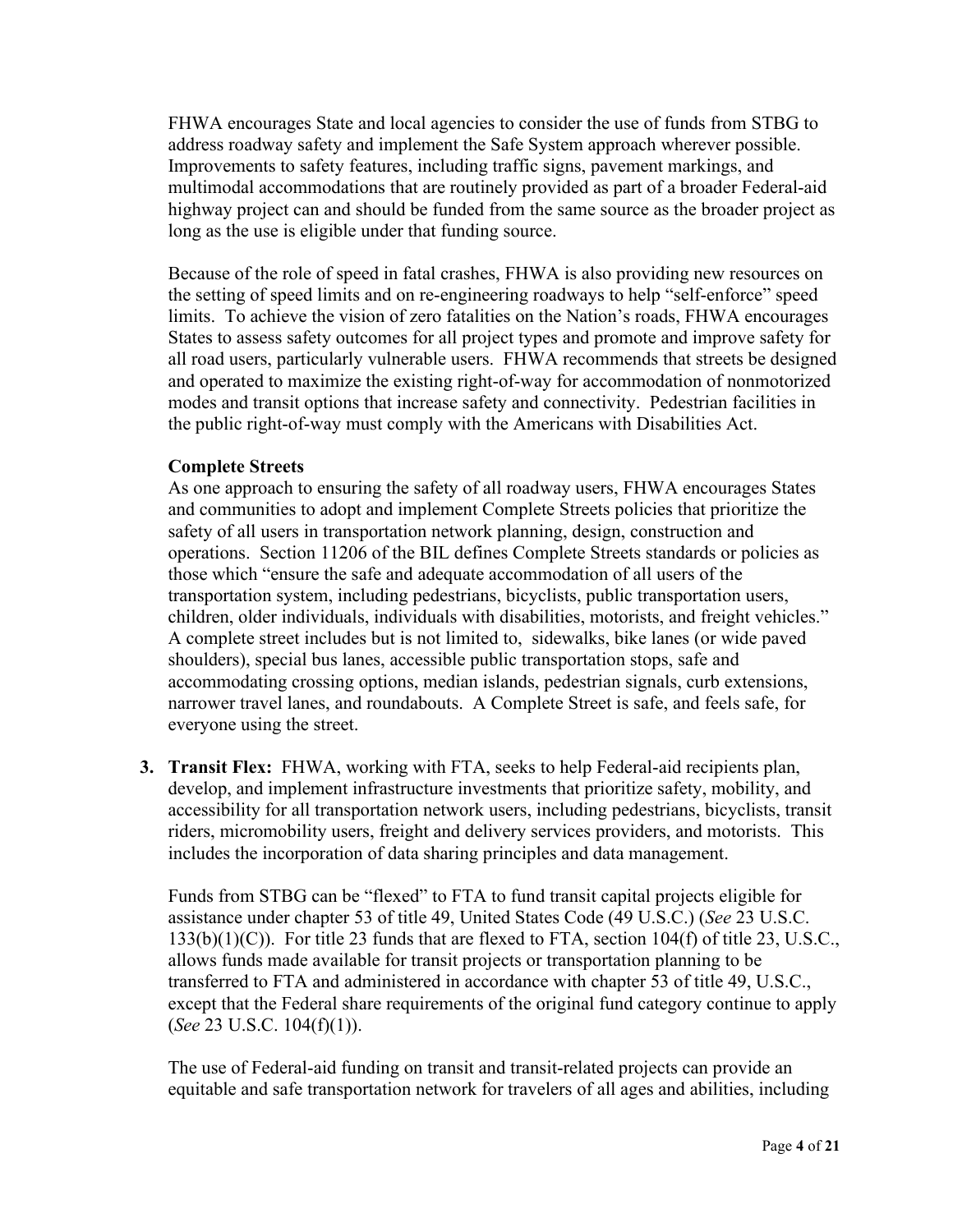those from marginalized communities facing historic disinvestment. FHWA encourages recipients to consider using funding flexibility for transit or multimodal-related projects and to consider strategies that: (1) improve infrastructure for nonmotorized travel, public transportation access, and increased public transportation service in underserved communities; (2) plan for the safety of all road users, particularly those on arterials, through infrastructure improvements and advanced speed management; (3) reduce singleoccupancy vehicle travel and associated air pollution in communities near high-volume corridors; (4) offer reduced public transportation fares as appropriate; (5) target demandresponse service towards communities with higher concentrations of older adults and those with poor access to essential services; and (6) use equitable and sustainable practices while developing transit-oriented development.

**4. Transferability Between FHWA Programs:** Section 126 of title 23, U.S.C., provides that a State may transfer up to 50 percent of the amount apportioned for the fiscal year for certain highway programs, including STBG, to other eligible apportioned highway programs. *See also* FHWA Order 4551.1, [Fund Transfers to Other Agencies and Among](http://www.fhwa.dot.gov/legsregs/directives/orders/45511.cfm)  [Title 23 Programs.](http://www.fhwa.dot.gov/legsregs/directives/orders/45511.cfm) Historically States have used this flexibility to address unmet needs in areas where apportioned funding was insufficient.

The BIL made historic investments in highway programs including more than \$300 billion in Contract Authority from the Highway Trust Fund. This represents an average annual increase of 29 percent in Federal-aid funding over the amount of Contract Authority for FHWA programs compared to fiscal year 2021. Congress also established more than a dozen new highway programs to help address urgent surface transportation needs.

States have the flexibility to transfer funds out of STBG to other apportioned programs, but we encourage States to first consider the need to transfer in light of the significant increase in apportioned funding and the considerable funding for new programs. States, working with FHWA, should determine the need for STBG funds – including the ability to apply STBG funds to eligible assets owned by local governments, counties, and Tribes – and identify and prioritize projects that maximize the STBG funding before deciding to transfer funds out of the STBG.

See Section D.5 for additional STBG specific transfer information.

**5. ADA:** The Americans with Disabilities Act (ADA) of 1990 and Section 504 of the Rehabilitation Act of 1973 prohibit discrimination against people with disabilities and ensure equal opportunity and access for persons with disabilities. The Department of Transportation's Section 504 regulations apply to recipients of the Department's financial assistance (*See* 49 CFR 27.3(a)). Title II of the ADA applies to public entities regardless of whether they receive Federal financial assistance (*See* 28 CFR 35.102(a)). The ADA requires that no qualified individual with a disability shall, because a public entity's facilities are inaccessible to or unusable by individuals with disabilities, be excluded from participation in, or be denied the benefits of the services, programs, or activities of a public entity, or be subjected to discrimination by any public entity (*See* 28 CFR 35.149).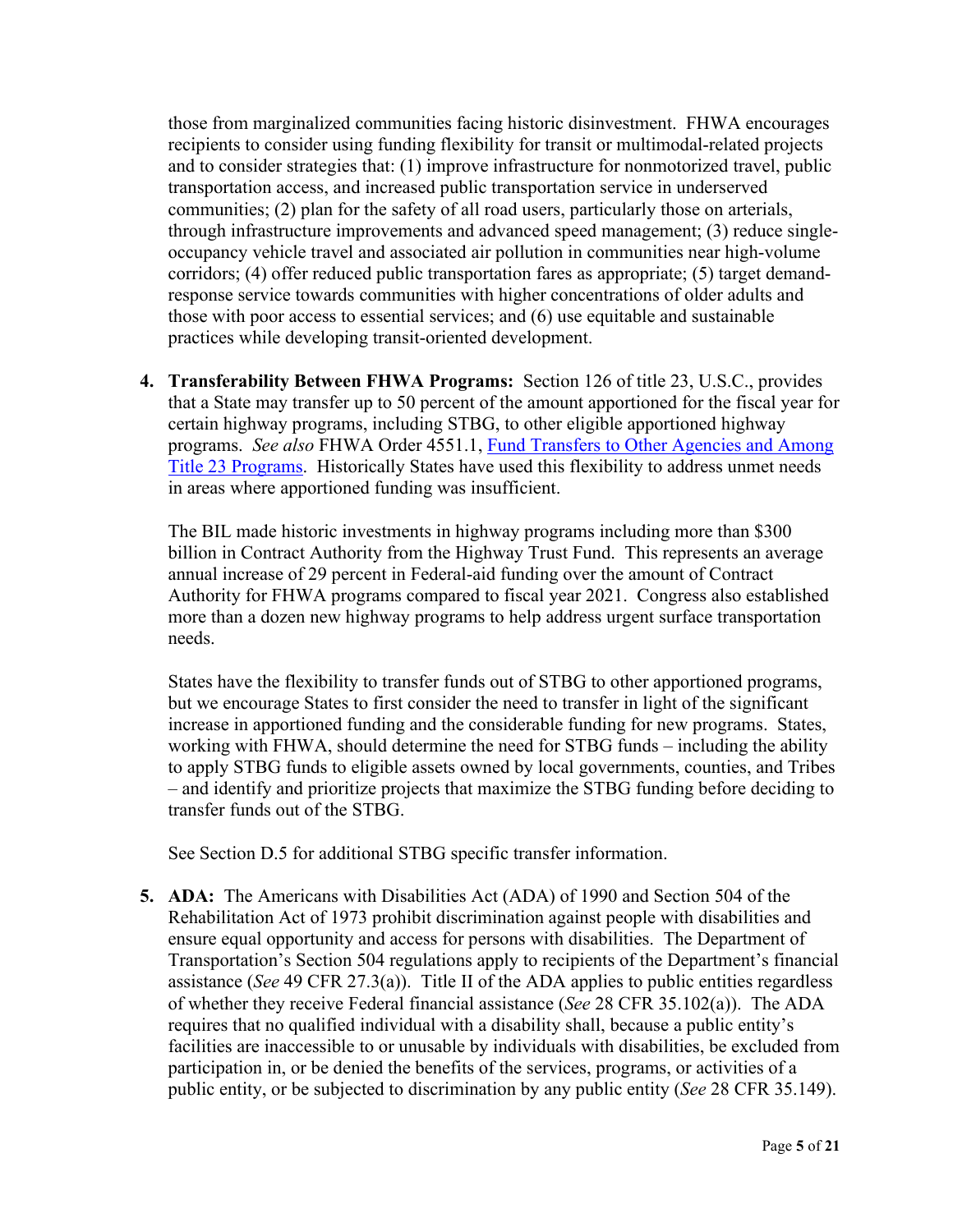A public entity's pedestrian facilities are considered a "service, program, or activity" of the public entity. As a result, public entities and recipients of Federal financial assistance are required to ensure the accessibility of pedestrian facilities in the public right-of-way, such as curb ramps, sidewalks, crosswalks, pedestrian signals, and transit stops in accordance with applicable regulations.

Funds from STBG are available to improve accessibility and to implement recipients' ADA transition plans and upgrade their facilities to eliminate physical obstacles and provide for accessibility for individuals with disabilities. FHWA will provide oversight to recipients of STBG funds to ensure that each public agency's project planning, design, and construction programs comply with ADA and Section 504 accessibility requirements.

**6. Equity:** The BIL provides considerable resources to help States and other funding recipients advance projects that consider the unique circumstances affecting community members' mobility needs and allocate resources consistently with those needs, enabling the transportation network to effectively serve all community members. FHWA will work with States to ensure consideration of using STBG funds for projects and inclusion of project elements that proactively address racial equity, workforce development, economic development, and remove barriers to opportunity, including automobile dependence in both rural and urban communities as a barrier to opportunity or to redress prior inequities and barriers to opportunity.

Federal-aid recipients, including recipients of STBG funds, are responsible for involving the public, including traditionally underserved and underrepresented populations in transportation planning and complying with participation and consultation requirements in 23 CFR 450.210 and 23 CFR 450.316, as applicable. "Underserved populations" include minority and low-income populations but may also include many other demographic categories that face challenges engaging with the transportation process and receiving equitable benefits (*See* [FHWA's Environmental Justice Reference Guide](https://www.fhwa.dot.gov/environment/environmental_justice/publications/reference_guide_2015/fhwahep15035..pdf) for additional information). In addition, STBG projects can support the Justice40 Initiative, which establishes a goal that at least 40 percent of the benefits of federal investments in climate and clean energy infrastructure are distributed to disadvantaged communities. (*See* [OMB's Interim Implementation Guidance for the Justice40 Initiative](https://www.whitehouse.gov/wp-content/uploads/2021/07/M-21-28.pdf) or its successor for additional information).

To assist with these public engagement efforts, FHWA expects recipients of STBG funds to engage with all impacted communities and community leaders to determine which forms of communication are most effective. Recipients should gain insight on the unique circumstances impacting various disadvantaged and underrepresented groups so that new channels for communication may be developed. And, the recipients should use this information to inform decisions across all aspects of project delivery including planning, project selection, and the design process.

Among other things, recipients of STBG funds are also required to assure equitable treatment of workers and trainees on highway projects through compliance with Equal Employment Opportunity requirements under 23 CFR Part 230, Subpart A, as well as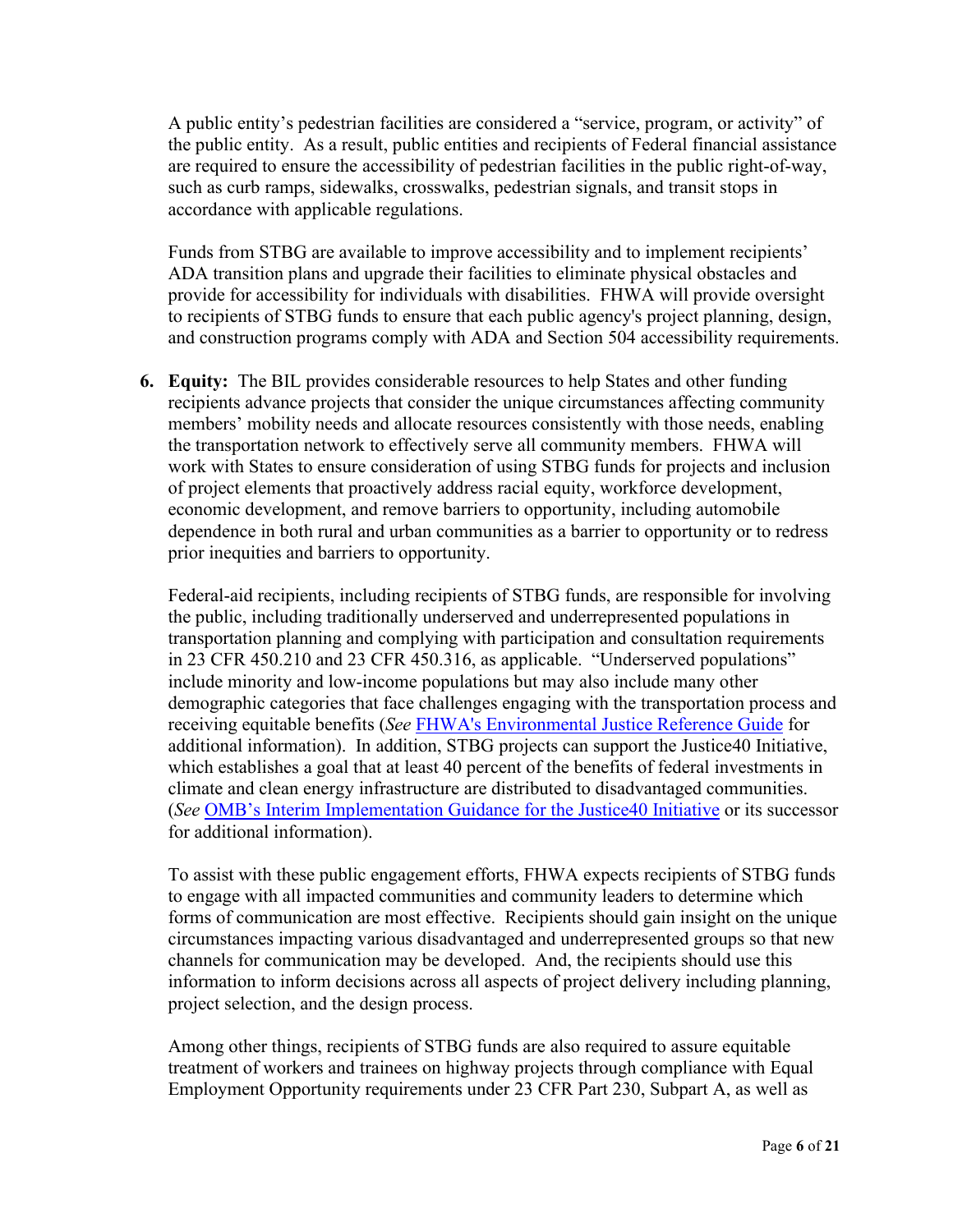ensuring nondiscrimination in all of their operations on the basis of race, color, or national origin under Title VI of the Civil Rights Act of 1964. Recipients of STBG funds should ensure that they have the capacity and expertise to address Federal civil rights protections that accompany grant awards.

**7. Climate Change and Sustainability:** The United States is committed to a whole-ofgovernment approach to reducing economy-wide net greenhouse gas pollution by 2030. The BIL provides considerable resources—including new programs and funding—to help States and other funding recipients advance this goal in the transportation sector. In addition, the BIL makes historic investments to improve the resilience of transportation infrastructure, helping States and communities prepare for hazards such as wildfires, floods, storms, and droughts exacerbated by climate change.

FHWA encourages the advancement of projects that address climate change and sustainability. To enable this, FHWA encourages recipients to consider climate change and sustainability throughout the planning and project development process, including the extent to which projects under STBG align with the President's greenhouse gas reduction, climate resilience, and environmental justice commitments. In particular, consistent with the statute and guidance below, recipients should fund projects that reduce carbon dioxide emissions. FHWA encourages recipients to fund projects that support fiscally responsible land use and transportation efficient design, or incorporate electrification or zero emission vehicle infrastructure. In addition, FHWA encourages recipients to consider projects under STBG that support climate change resilience, including consideration of the risks associated with wildfires, drought, extreme heat, and flooding, in line with guidance for projects in floodplains. FHWA also encourages recipients to consider projects under STBG that address environmental justice concerns.

**8. Labor and Workforce:** Highway programs, including STBG, may provide opportunities to support the creation of good-paying jobs, including jobs with the free and fair choice to join a union, and the incorporation of strong labor standards, such as the use of project labor agreements; employer neutrality with respect to union organizing; the use of an appropriately trained workforce (in particular registered apprenticeships and other joint labor-management training programs); and the use of an appropriately credentialed workforce in project planning stages and program delivery. Under BIL section 25019, projects using STBG and other Federal-aid highway program funds may be awarded with a local or other geographic or economic hiring preference, including any such preference that may be included in a prehire agreement, without the need for any prior approval from FHWA, subject to any applicable State and local laws, policies, and procedures.

Recipients should work with FHWA, to the extent possible, to identify opportunities for Federal-aid highway investments to advance high-quality job creation through the use of local or other geographic or economic hire provisions authorized under section 25019 in the BIL, and Indian employment preference for projects that are located on or near Tribal reservations authorized under 23 U.S.C. 140(d), or other workforce strategies targeted at expanding workforce training opportunities for people to get the skills they need to compete for these jobs, especially underrepresented populations: women, people of color,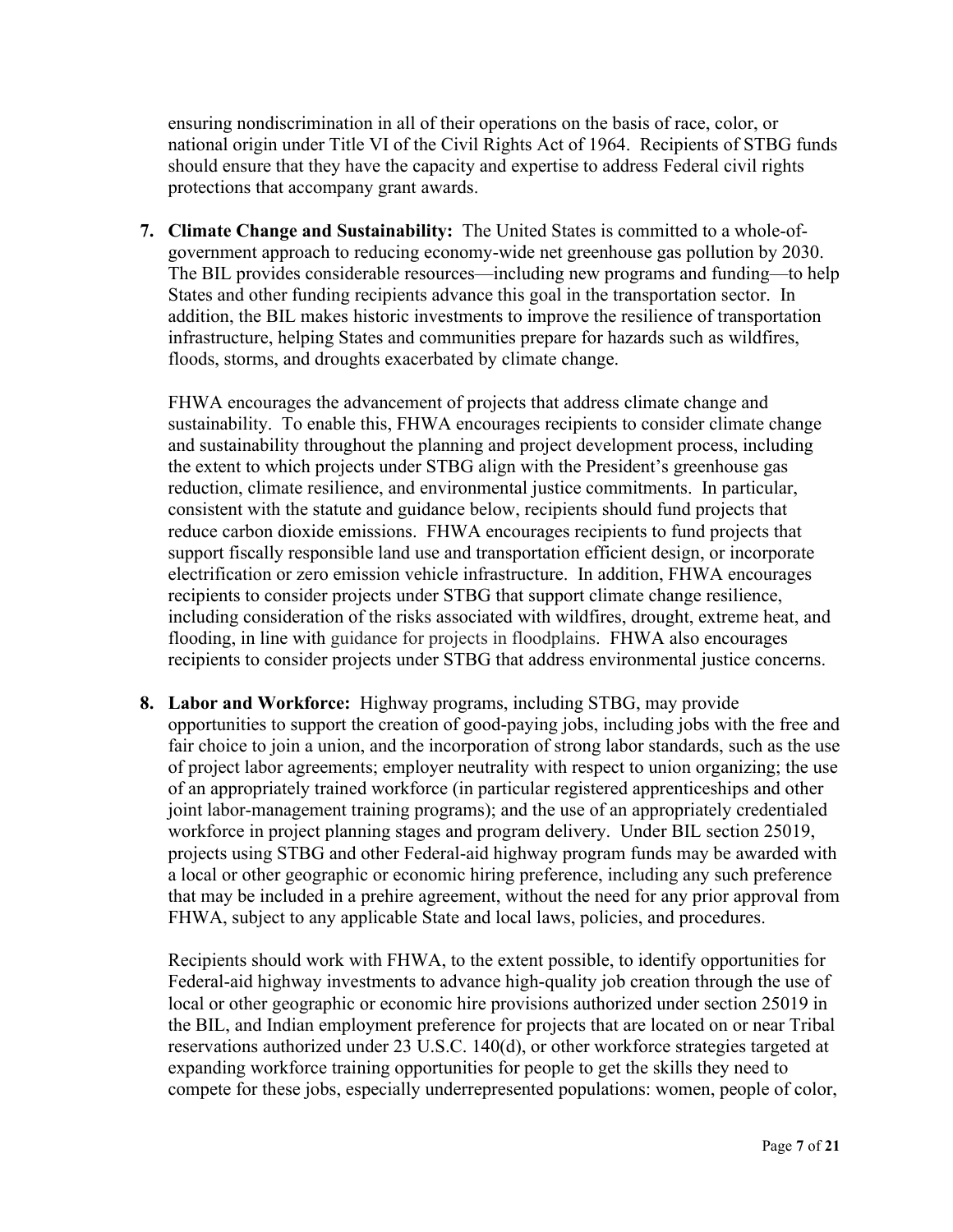and groups with other systemic barriers to employment (people with disabilities, formerly incarcerated, etc.).

**9. Truck Parking:** Truck parking shortages are a national concern affecting the efficiency of U.S. supply chains and safety for truck drivers and other roadway users. Jason's Law, which was passed in 2012, established a national priority on addressing the shortage of long-term parking for commercial motor vehicles on the National Highway System (NHS).

Many Federal-aid highway funding programs have eligibility for truck parking projects, including the STBG. FHWA anticipates that such projects may support progress toward the achievement of national performance goals for improving infrastructure condition, safety, congestion reduction, system reliability, or freight movement on the NHS. STBG provides specific eligibility for the construction of truck parking facilities on Federal-aid highways (*See* 23 U.S.C. 133(b)(1)(E).

States should consider working with private sector truck stop operators and the trucking community in the siting and development of specific truck parking projects. States also are encouraged to offer opportunities for input from commercial motor vehicle drivers and truck stop operators through their State Freight Advisory Committees established under 49 U.S.C. 70201.

# <span id="page-7-0"></span>**C. GOVERNING AUTHORITIES**

- 1. Section 11101 of the BIL authorizes contract authority for the STBG.
- 2. Section 11104 of the BIL provides for apportionment of funds under 23 U.S.C. 104.
- 3. Section 11109 of the BIL amends 23 U.S.C. 133.
- 4. Section 1437 of the FAST Act (Public Law 114-94) allows certain STBG funds to be used for Border State infrastructure.

## <span id="page-7-1"></span>**D. FUNDING**

**1. Authorization Levels:** Estimated annual STBG funding under the BIL is:

| <b>Estimated Annual STBG Funding</b> |            |  |
|--------------------------------------|------------|--|
| Fiscal Year (FY) 2022                | \$13.835 B |  |
| FY 2023                              | \$14.112 B |  |
| FY 2024                              | \$14.394 B |  |
| FY 2025                              | \$14.682 B |  |
| FY 2026                              | \$14.976 B |  |

Section 133(h) of title 23, U.S.C., sets aside funding for the Transportation Alternatives (TA) Set-Aside. TA Set-Aside guidance is accessible on the BIL Website [\(FHWA](https://www.fhwa.dot.gov/bipartisan-infrastructure-law/)  [Bipartisan Infrastructure Law Website\)](https://www.fhwa.dot.gov/bipartisan-infrastructure-law/) and through the Policy and Guidance Center [\(FHWA Policy and Guidance Center\)](https://www.fhwa.dot.gov/pgc/).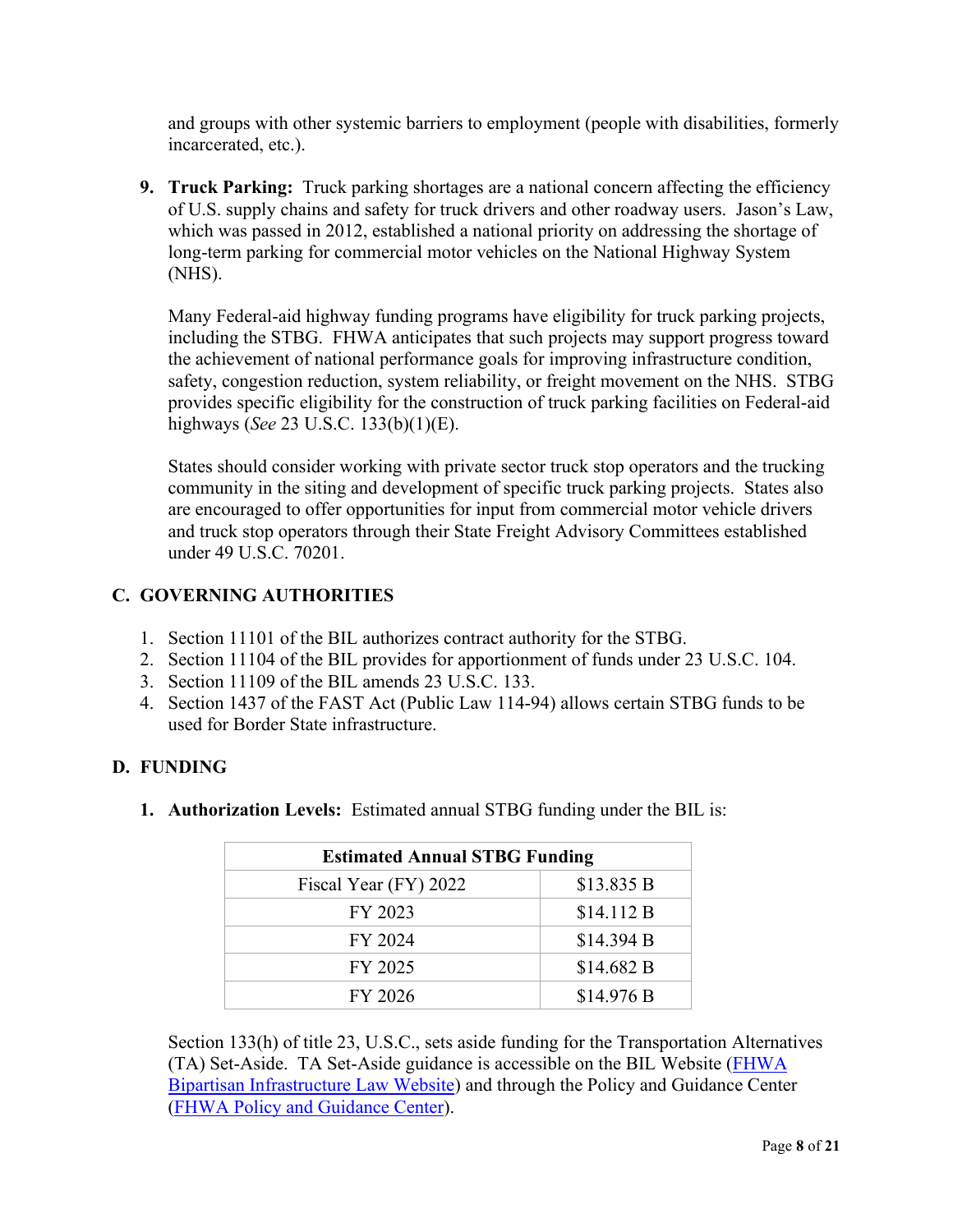The BIL sets each State's initial share of Federal-aid highway program apportioned (formula) funds annually based on the share of formula funds each State received in FY 2021. The methodology for calculating the apportionments for FY 2022 under 23 U.S.C. 104 is discussed in FHWA Notice N4510.858 [\(FHWA Notice N4510.858 \)](https://www.fhwa.dot.gov/legsregs/directives/notices/n4510858/). For FY 2023 through 2026 funds, please revisit FHWA's Notice website at the appropriate future time [\(FHWA Notice Website\)](https://www.fhwa.dot.gov/legsregs/directives/notices/).

The following programs or projects receive set-asides from the State's STBG apportionment:

- a. Two percent for State Planning and Research (SPR) (*See* 23 U.S.C. 505).
- b. Bridges not on Federal-aid highways ("off-system bridges") (*See* 23 U.S.C. 133(f)(2)) (*See* [Section H](#page-17-1) of this memorandum).
- c. Border State Infrastructure projects (FAST Act § 1437) (*See* [Section J](#page-18-1) of this memorandum).
- d. TA Set-Aside under 23 U.S.C. 133(h) (*See* [Section N](#page-20-0) of this memorandum).

The Fiscal Management Information System Program Codes for these STBG funds are as follows:

| Program | <b>Program Description</b>                        | <b>Title 23 Reference</b>     |
|---------|---------------------------------------------------|-------------------------------|
| Code    |                                                   |                               |
| Y240    | <b>Surface Transportation Block Grant Program</b> | 23 U.S.C. $133(d)(1)(B)$      |
|         | (STBG) Flex                                       |                               |
| Y230    | STBG – Urbanized Areas With Population            | 23 U.S.C. $133(d)(1)(A)(i)$   |
|         | Over 200K                                         |                               |
| Y236    | STBG - Urbanized areas of the State with          | 23 U.S.C. 133(d)(1)(A)(ii)    |
|         | population of 50K to 200K                         |                               |
| Y237    | $STBG - Areas with Population of 5K to$           | 23 U.S.C. $133(d)(1)(A)(iii)$ |
|         | 49,999                                            |                               |
| Y238    | STBG - Areas with Population less than 5K         | 23 U.S.C. $133(d)(1)(A)(iv)$  |
| Y233    | STBG Off-System Bridge                            | 23 U.S.C. 133(f)(2)           |
| Y234    | Special Rule for Areas of less than 5,000         | 23 U.S.C. $133(g)(1)$         |
|         | Population                                        |                               |
| Y235    | Special Rule for Areas of 5,000 to less than      | 23 U.S.C. $133(g)(1)$         |
|         | 50,000 Population                                 |                               |
| Y239    | Projects in Rural Areas                           | 23 U.S.C. 133(k)              |
| Y251    | Rural Barge Landing, Dock, and Waterfront         | 23 U.S.C. 133(j)              |
|         | <b>Infrastructure Projects</b>                    |                               |
| Y500    | STBG - Border State Infrastructure                | $N/A$ (Section 1437(a) of     |
|         |                                                   | Public Law 114-94)            |
| Y300    | TA Set-Aside - Flex                               | 23 U.S.C. 133(h)(2)           |
| Y301    | TA Set-Aside - Urbanized Areas With               | 23 U.S.C. 133(h)(2)           |
|         | Population Over 200K                              |                               |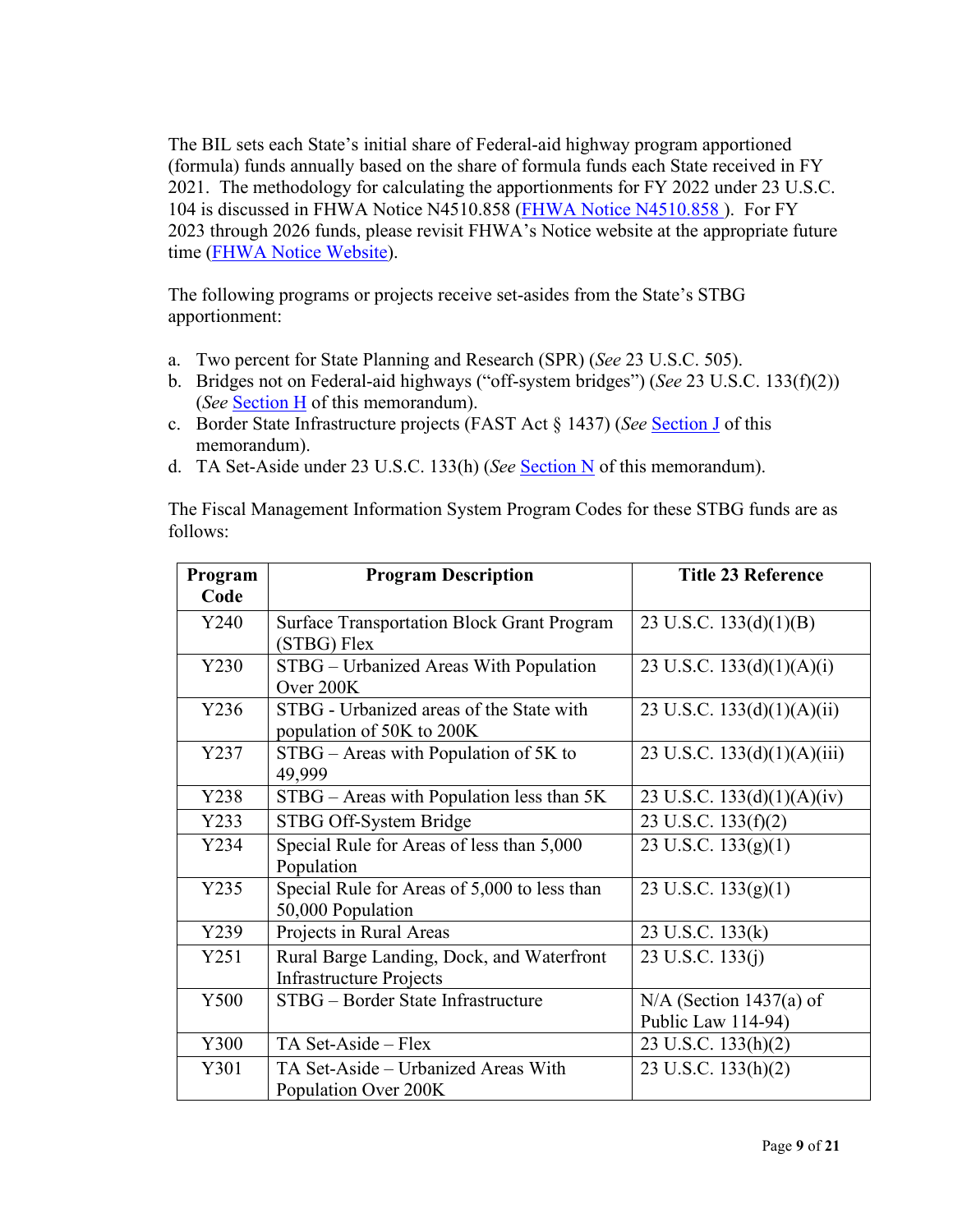| Y306        | TA Set-Aside - Urbanized areas of the State | 23 U.S.C. 133(h)(2)      |
|-------------|---------------------------------------------|--------------------------|
|             | with Population of 50K to 200K              |                          |
| Y307        | TA Set-Aside – Areas with Population of 5K  | 23 U.S.C. $133(h)(2)$    |
|             | to 49,999                                   |                          |
| Y308        | TA Set-Aside – Areas with Population less   | 23 U.S.C. 133(h)(2)      |
|             | than 5K                                     |                          |
| Y100        | Improving Accessibility and Efficiency-Any  | 23 U.S.C. $133(h)(6)(C)$ |
|             | Area Flex                                   |                          |
| Y101        | Improving Accessibility and Efficiency-     | 23 U.S.C. 133(h)(6)(C)   |
|             | Urbanized Areas With Population Over 200K   |                          |
| Y106        | Improving Accessibility and Efficiency -    | 23 U.S.C. $133(h)(6)(C)$ |
|             | Areas with Population of 50K to 200K        |                          |
| Y107        | Improving Accessibility and Efficiency -    | 23 U.S.C. $133(h)(6)(C)$ |
|             | Areas with Population of 5K to 49,999       |                          |
| Y108        | Improving Accessibility and Efficiency -    | 23 U.S.C. 133(h)(6)(C)   |
|             | Areas with Population less than 5K          |                          |
| Y304        | TA Set-Aside - Large Urbanized areas 50%    | 23 U.S.C. 133(h)(6)(B)   |
|             | for any STBG purpose                        |                          |
| Y940        | Recreational Trails Program (RTP)           | 23 U.S.C. 133(h)(5)      |
| Y941        | Return of 1% for RTP Administration         | 23 U.S.C. 133(h)(5)(B)   |
| <b>YR10</b> | <b>State RTP Administration</b>             | 23 U.S.C. 206(d)(2)(H)   |
| <b>YR20</b> | <b>RTP</b> Educational Programs             | 23 U.S.C. 206(d)(2)(G)   |
| <b>YT30</b> | Highway Use Tax Evasion Projects            | 23 U.S.C. 143(b)(8)      |
| Y290        | Skills Training (On-the-Job Training)       | 23 U.S.C. 140(b)         |

**2. Period of Availability:** STBG funds are contract authority. STBG obligations are reimbursed from the Highway Account of the Highway Trust Fund. STBG funds are available for obligation for a period of 3 years after the last day of the fiscal year for which the funds are authorized. Thus, funds are available for obligation for up to 4 years (*See* 23 U.S.C. 118(b)).

Surface Transportation Program (STP)-and TA Set-Aside funds from previous authorizations continue to be available for their original period of availability, but new obligations of STP, STBG, and TA Set-Aside funds must follow the requirements and eligibilities of 23 U.S.C. 133, as amended by the BIL.

- **3. Obligation Limitation:** STBG funds are subject to the annual obligation limitation imposed on the Federal-aid highway program.
- **4. Federal Share:** The Federal share for STBG-funded projects is governed by 23 U.S.C. 120, as amended by the BIL. It is generally 80 percent (*See* 23 U.S.C. 120(b)). The Federal share for projects on the Interstate System is 90 percent unless the project adds lanes that are not high-occupancy-vehicle or auxiliary lanes (*See* 23 U.S.C. 120(a)). For projects that add single occupancy vehicle capacity, that portion of the project will revert to an 80 percent Federal share. An upward sliding scale adjustment is available to States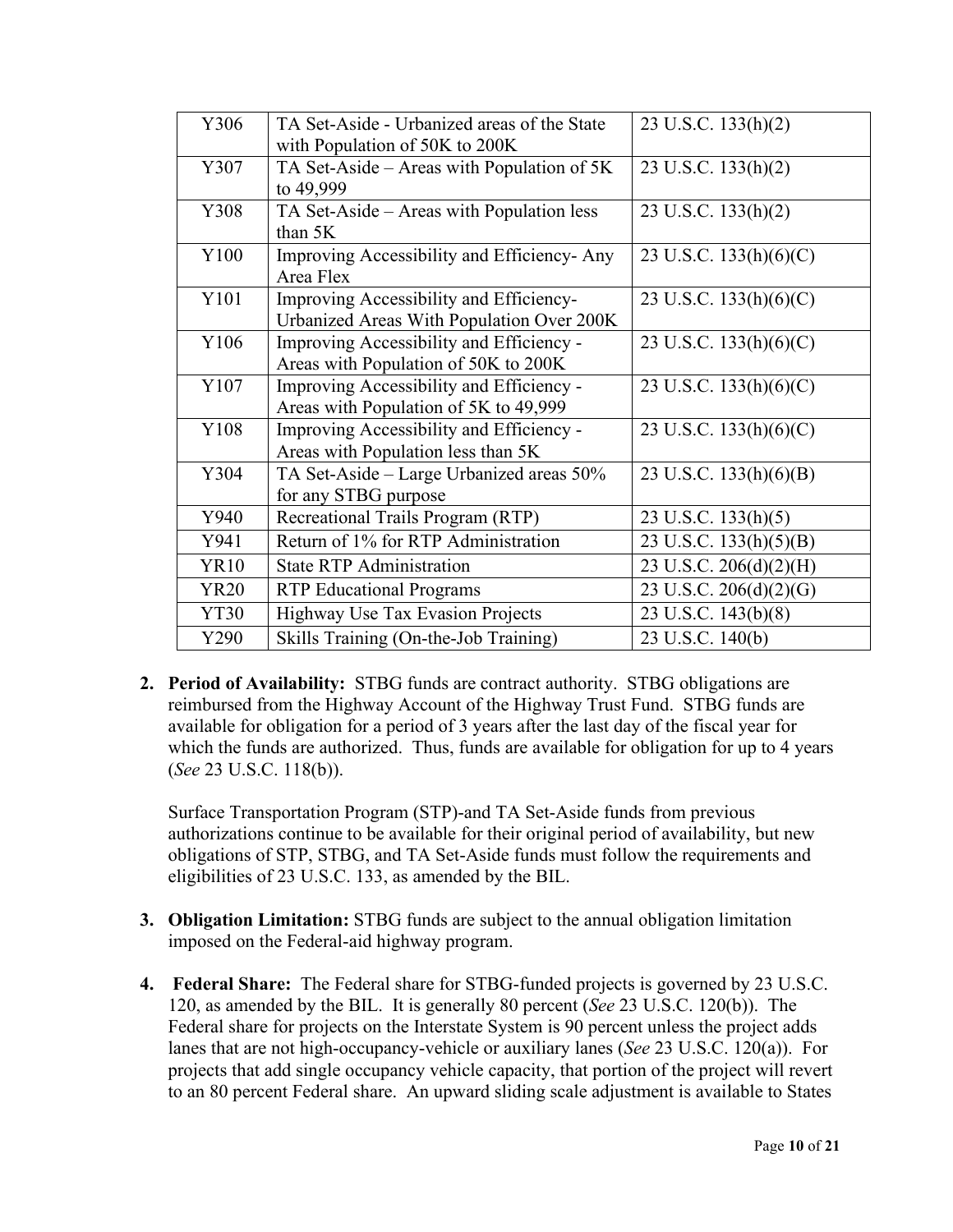having public lands [\(Sliding Scale Rates In Public Land States\)](http://www.fhwa.dot.gov/legsregs/directives/notices/n4540-12.cfm). States may use a lower Federal share on Federal-aid projects as provided in 23 U.S.C. 120(h).

Certain types of improvements, predominantly safety improvements, listed in 23 U.S.C.  $120(c)(1)$ , as amended by the BIL, may have a Federal share of 100 percent. States are encouraged to consider the use of STBG funds for such safety improvements that would increase the Federal share to 100 percent. Use of this provision is limited to 10 percent of the total funds apportioned to a State under 23 U.S.C. 104. *See* FHWA Memo, "Increased Federal Share under 23 U.S.C. 120(c)(1)," dated November 25, 2014 [\(Increased Federal Share under 23 U.S.C. 120\(c\)\(1\)\)](http://www.fhwa.dot.gov/federalaid/141125.cfm).

In accordance with 23 U.S.C. 120(f), funds apportioned under 23 U.S.C. 104 may be used at 100 percent Federal share for Federal-aid highways within Indian reservations, national parks, and monuments.

STBG funds may be used for workforce development, training, and education activities and the Federal share for such activities carried out with STBG funds under 23 U.S.C. 504(e)(1)(A) through (H) is 100 percent (*See* 23 U.S.C. 504(e) as amended by the BIL). Under 23 U.S.C. 504(b)(3)(A)(ii), STBG funds can be used as the non-Federal share to match the 50 percent Federal share for projects funded by the Local Technical Assistance Program under 23 U.S.C. 504(b)(1) and (2).

Projects located on toll roads are generally subject to a Federal share that is specified in the applicable tolling statute. In the case of a project to replace or retrofit a diesel fuel ferry vessel that provides substantial emissions reductions, the Federal share of the cost of the project may be up to 85 percent, as determined by the State (*See* BIL § 11117(b)(1)). The provision for increased Federal share to replace or retrofit a diesel fuel ferry vessel terminates on September 30, 2025 (*See* BIL § 11117(b)(2)).

Section 1435 of the FAST Act amended Section 1528 of the Moving Ahead for Progress in the 21st Century Act (MAP-21) (Public Law 112-141) concerning the Federal share for Appalachian Development Highway System (ADHS) projects as provided in 40 U.S.C. 14501. For FYs 2012 through 2050, the Federal share for local access roads and ADHS projects that contribute to the completion of the ADHS and are included in the latest approved Cost to Complete Estimate, may be up to 100 percent, as determined by the State. Work on completed segments of the ADHS or a section that was listed as ineligible in the latest approved Cost to Complete Estimate could be eligible for the National Highway Performance Program (NHPP) or STBG funds, but only at a Federal share specified in 23 U.S.C. 120.

Projects incorporating Innovative Project Delivery as described in 23 U.S.C.  $120(c)(3)$ , as amended by the BIL, may be increased by up to 5 percent of the total project cost not to exceed a 100 percent Federal share, subject to limitations in 23 U.S.C. 120 $(c)(3)$ .

**5. Transferability of STBG Funds:** As discussed in section B.4, section 126 of title 23, U.S.C., as amended by the BIL, provides for and places conditions on the transfer of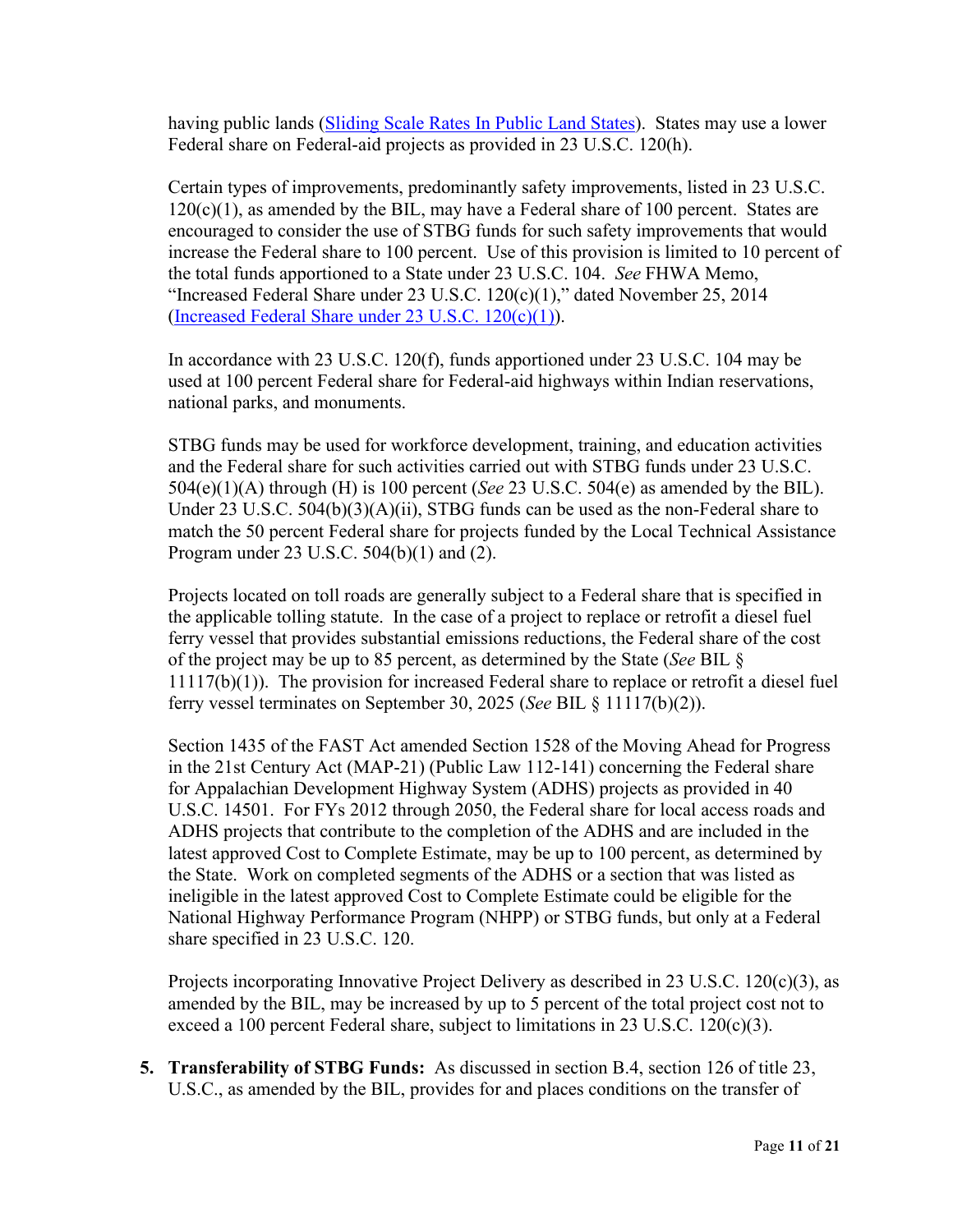funds apportioned under 23 U.S.C. 104(b). *See also* FHWA Order 4551.1, "Fund Transfers to Other Agencies and Among Title 23 Programs," dated August 12, 2013 [\(Fund Transfers to Other Agencies and Among Title 23 Programs\)](http://www.fhwa.dot.gov/legsregs/directives/orders/45511.cfm).

The following STBG funds have transferability restrictions:

- a. Funds suballocated under 23 U.S.C. 133(d)(1)(A) may not be transferred (*See*  23 U.S.C. 126(b)(1) and [Section F](#page-16-0) of this memorandum).
- b. Funds suballocated under 23 U.S.C. 133(h) have transfer restrictions (*See* 23 U.S.C.  $126(b)(2)$ , as amended by the BIL, and [Section N](#page-20-0) of this memorandum).
- **6. Deobligations of Other Title 23 Obligated Funds:** Project Agreements should not be modified to replace one Federal fund category with another unless specifically authorized by statute (*See* 23 CFR 630.110(a)).

# <span id="page-11-0"></span>**E. ELIGIBILITY**

#### **1. Eligible Projects and Activities:**

- **a. Location of Projects (***See* **23 U.S.C. 133(c)):** STBG projects may not be undertaken on a road functionally classified as a local road or a rural minor collector unless the road was on a Federal-aid highway system on January 1, 1991, except—
	- (1) For a bridge or tunnel project (other than the construction of a new bridge or tunnel at a new location);
	- (2) For a project described in 23 U.S.C.  $133(b)(5)-(15)$  and  $(b)(23)$ , and described below under "Eligible Activities" (b)(5) through (15) and (b)(23);
	- (3) For transportation alternatives projects described in 23 U.S.C. 101(a)(29) before enactment of the FAST Act (these are described in 23 U.S.C. 133(h), *see* [Section](#page-20-0)  [N](#page-20-0) of this memorandum);
	- (4) For a bridge for the replacement of a low water crossing; and
	- (5) As approved by the Secretary.

The definition of low water crossing is contained in 23 CFR part 650, subpart D supplementary guidance at: [Additional Guidance on 23 CFR \[part\] 650 \[subpart\] D](https://www.fhwa.dot.gov/bridge/0650dsup.cfm) (*See* paragraph 3.b. of the supplementary guidance).

- **b. Eligible Activities (***See* **23 U.S.C. 133(b)):** Subject to the location of projects requirements in paragraph a above, the following eligible activities are listed in 23 U.S.C. 133(b):
	- (1) Construction, as defined in 23 U.S.C. 101(a)(4) as amended by the BIL, of the following:

(A)Highways, bridges, and tunnels, including designated routes of the Appalachian Development Highway System and local access roads under 40 U.S.C. 14501;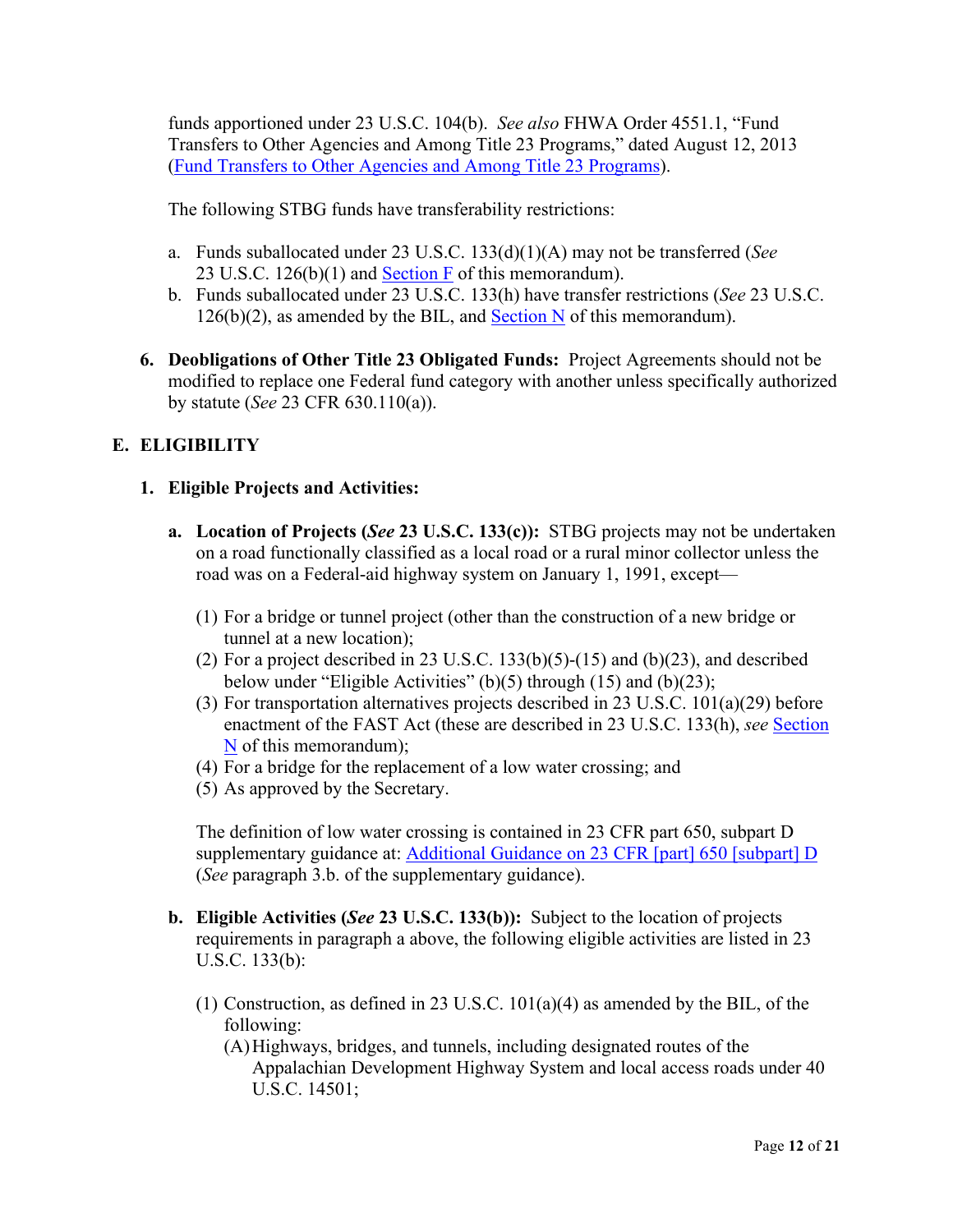- (B) Ferry boats and terminal facilities:
	- That are eligible under 23 U.S.C. 129(c) as amended by the BIL, or
	- That are privately or majority-privately owned, that the Secretary determines provide a substantial public transportation benefit or otherwise meet the foremost needs of the surface transportation system described in 23 U.S.C. 101(b)(3)(D). This eligibility was added by BIL.
- (C) Transit capital projects eligible under chapter 53 of title 49, U.S.C.;
- (D)Infrastructure-based intelligent transportation systems capital improvements, including the installation of vehicle-to-infrastructure communication equipment;
- (E) Truck parking facilities eligible under Section 1401 of MAP–21 (*See* 23 U.S.C. 137 note);
- (F) Border infrastructure projects eligible under Section 1303 of SAFETEA-LU (*See* 23 U.S.C. 101 note); and
- (G)Wildlife crossing structures. This eligibility was added by BIL.
- (2) Operational improvements and capital and operating costs for traffic monitoring, management, and control facilities and programs. Operational improvement is defined in 23 U.S.C. 101(a)(19).
- (3) Environmental measures eligible under 23 U.S.C.  $119(g)$ ,  $148(a)(4)(B)(xvii)$ , 328, and 329, and transportation control measures listed in Section  $108(f)(1)(A)$ (other than clause (xvi) of that section) of the Clean Air Act (*See* 42 U.S.C.  $7408(f)(1)(A)).$
- (4) There is no longer a paragraph (4) in subsection (b).
- (5) Highway and transit safety infrastructure improvements and programs, including projects eligible under 23 U.S.C. 130 and installation of safety barriers and nets on bridges. Not subject to the Location of Project requirement in 23 U.S.C. 133(c).
- (6) Fringe and corridor parking facilities and programs in accordance with 23 U.S.C. 137 and carpool projects in accordance with 23 U.S.C. 146. Carpool project is defined in 23 U.S.C. 101(a)(3). Not subject to the Location of Project requirement in 23 U.S.C. 133(c).
- (7) Recreational trails projects eligible under 23 U.S.C. 206 as amended by the BIL, including maintenance and restoration of existing recreational trails, pedestrian and bicycle projects in accordance with 23 U.S.C. 217 as amended by the BIL (including modifications to comply with accessibility requirements under the Americans with Disabilities Act of 1990 (*See* 42 U.S.C. 12101 et seq.)), and the Safe Routes to School Program under 23 U.S.C. 208 as amended by the BIL. Not subject to the Location of Project requirement in 23 U.S.C. 133(c).
- (8) Planning, design, or construction of boulevards and other roadways largely in the right-of-way of former Interstate System routes or other divided highways. Not subject to the Location of Project requirement in 23 U.S.C. 133(c).
- (9) Development and implementation of a State asset management plan for the National Highway System (NHS) and a performance-based management program for other public roads. Not subject to the Location of Project requirement in 23 U.S.C. 133(c).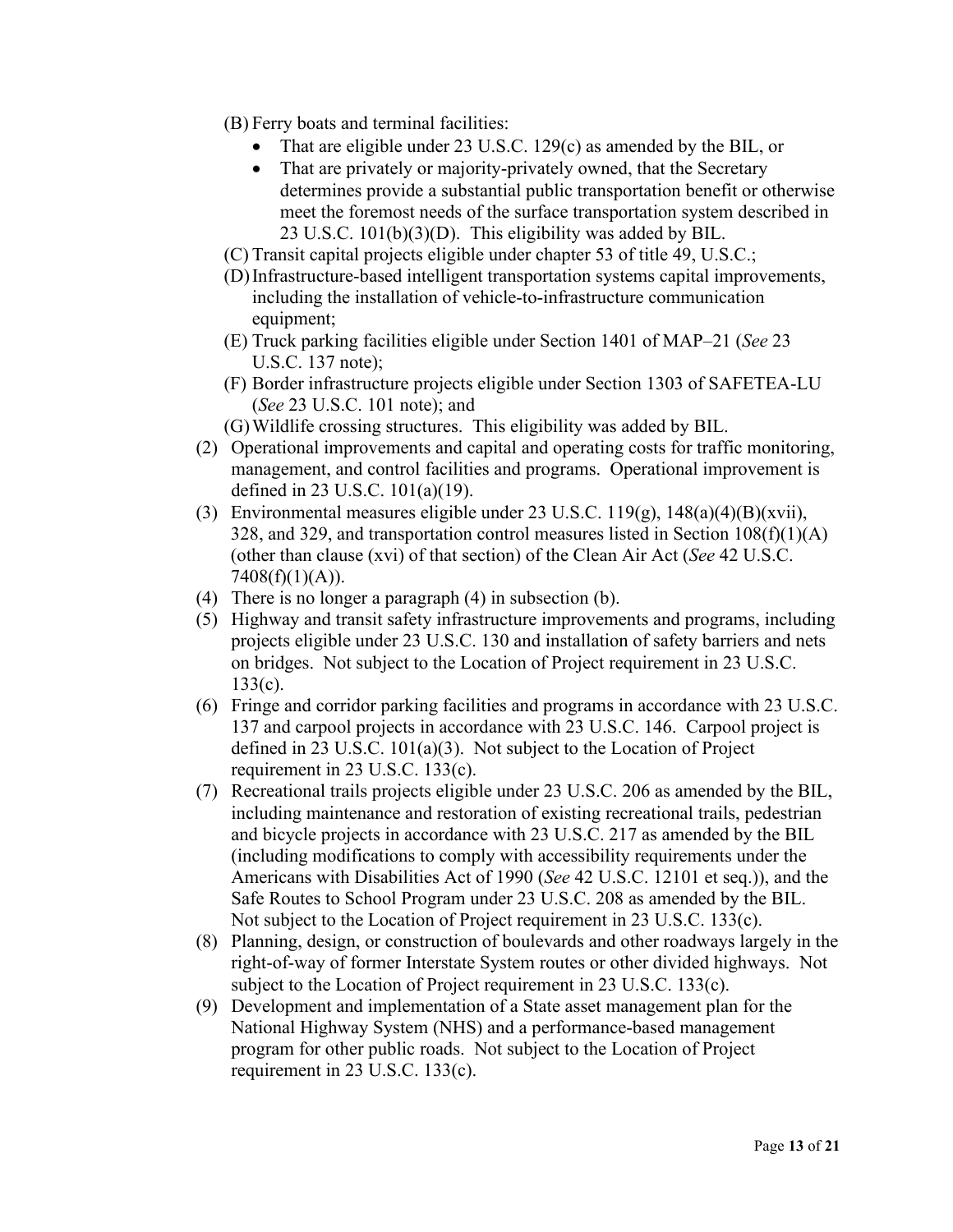- (10) Protection (including painting, scour countermeasures, seismic retrofits, impact protection measures, security countermeasures, and protection against extreme events) for bridges (including approaches to bridges and other elevated structures) and tunnels on public roads, and inspection and evaluation of bridges and tunnels and other highway assets. Not subject to the Location of Project requirement in 23 U.S.C. 133(c).
- (11) Surface transportation planning programs, highway and transit research and development and technology transfer programs, and workforce development, training, and education under chapter 5 of title 23, United States Code. Not subject to the Location of Project requirement in 23 U.S.C. 133(c).
- (12) Surface transportation infrastructure modifications to facilitate direct intermodal interchange, transfer, and access into and out of a port terminal. Not subject to the Location of Project requirement in 23 U.S.C. 133(c).
- (13) Projects and strategies designed to support congestion pricing, including electronic toll collection and travel demand management strategies and programs. Not subject to the Location of Project requirement in 23 U.S.C. 133(c).
- (14) Projects and strategies designed to reduce the number of wildlife-vehicle collisions, including project-related planning, design, construction, monitoring, and preventative maintenance. Preventive maintenance is defined in 23 U.S.C. 116(a). Not subject to the Location of Project requirement in 23 U.S.C. 133(c). This eligibility was added by the BIL.
- (15) The installation of electric vehicle charging infrastructure and vehicle-to-grid infrastructure. Not subject to the Location of Project requirement in 23 U.S.C. 133(c). This eligibility was added by the BIL.
- (16) The installation and deployment of current and emerging intelligent transportation technologies, including the ability of vehicles to communicate with infrastructure, buildings, and other road users. This eligibility was added by the BIL.
- (17) Planning and construction of projects that facilitate intermodal connections between emerging transportation technologies, such as magnetic levitation and hyperloop. This eligibility was added by the BIL.
- (18) Protective features, including natural infrastructure, to enhance the resilience of a transportation facility otherwise eligible for assistance under STBG. Natural infrastructure is defined in 23 U.S.C. 101(a)(17). This eligibility was added by the BIL.
- (19) Measures to protect a transportation facility otherwise eligible for assistance under STBG from cybersecurity threats. This eligibility was added by the BIL.
- (20) Upon request of a State and subject to the approval of the Secretary, if Transportation Infrastructure Finance and Innovation Act (TIFIA) credit assistance is approved for a STBG-eligible project, then the State may use STBG funds to pay the subsidy and administrative costs associated with providing Federal credit assistance for the projects.
- (21) The creation and operation by a State of an office to assist in the design, implementation, and oversight including conducting value for money analyses or similar comparative analyses, of public-private partnerships eligible to receive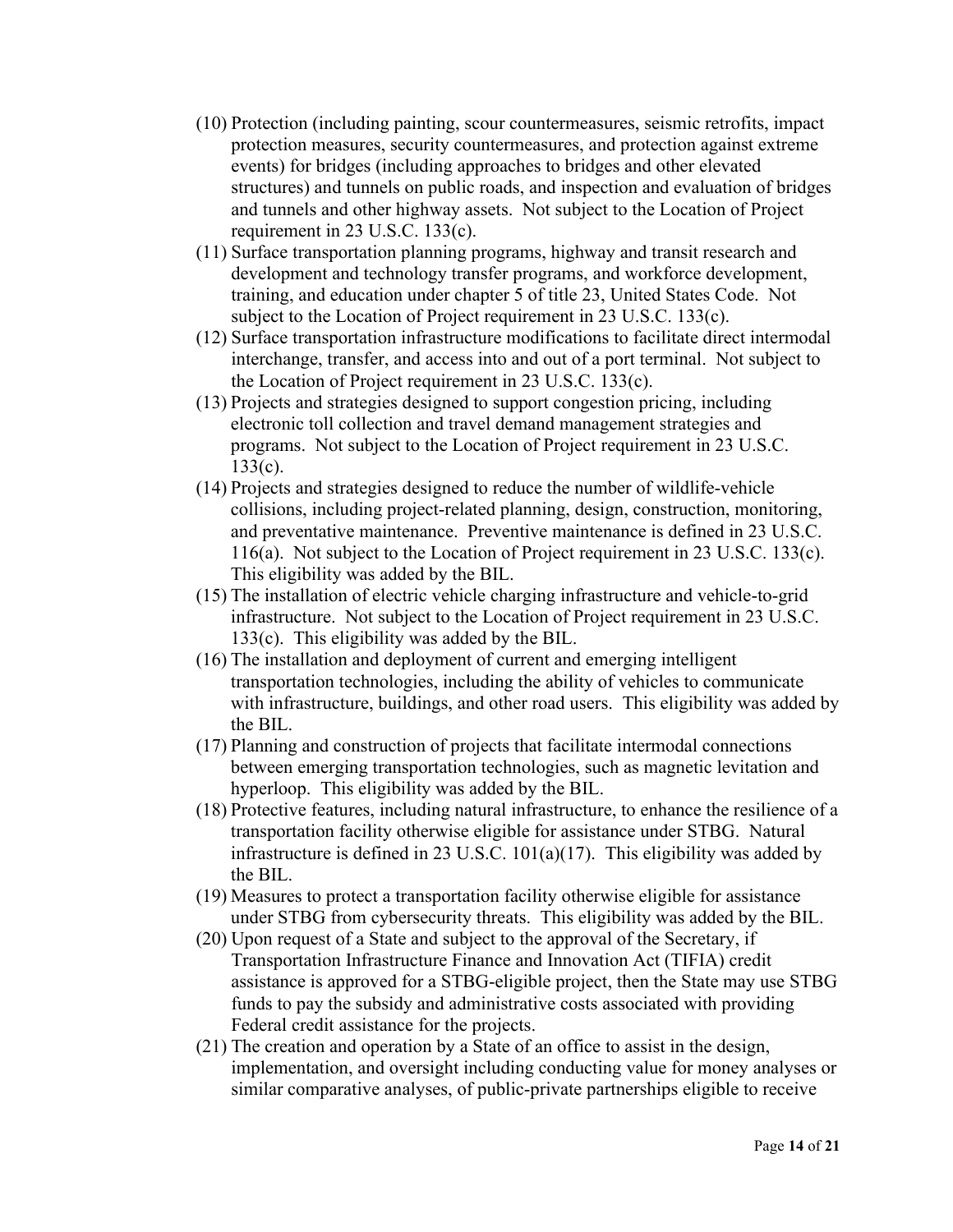funding under title 23 and chapter 53 of title 49, United States Code, and the payment of a stipend to unsuccessful private bidders to offset their proposal development costs, if necessary to encourage robust competition in publicprivate partnership procurements.

- (22) Any type of project eligible under 23 U.S.C. 133 as in effect on the day before the FAST Act was enacted (i.e., in effect on December 3, 2015). Among these are:
	- i. Replacement of bridges with fill material;
	- ii. Training of bridge and tunnel inspectors;
	- iii. Application of calcium magnesium acetate, sodium acetate/formate, or other environmentally acceptable, minimally corrosive anti-icing and deicing compositions for bridges (and approaches to bridges and other elevated structures) and tunnels;
	- iv. Projects to accommodate other transportation modes continue to be eligible pursuant to 23 U.S.C. 142(c) if such accommodation does not adversely affect traffic safety;
	- v. Transit capital projects eligible for assistance under chapter 53 of title 49, United States Code, including vehicles and facilities (publicly or privately owned) that are used to provide intercity passenger bus service;
	- vi. Approach roadways to ferry terminals to provide access into and out of the ports;
	- vii. Transportation alternatives previously described in 23 U.S.C. 101(a)(29) and in 23 U.S.C. 213 (as in effect on the day before enactment of the FAST Act);
	- viii. Projects relating to intersections having disproportionately high accident rates, high levels of congestion (as evidenced by interrupted traffic flow at the intersection and a level of service rating of "F" during peak travel hours, calculated in accordance with the Highway Capacity Manual), and are located on a Federal-aid highway;
	- ix. Construction and operational improvements for any minor collector if the minor collector and the project to be carried out are in the same corridor and in proximity to an NHS route; the construction or improvements will enhance the level of service on the NHS route and improve regional traffic flow; and the construction or improvements are more cost-effective, as determined by a benefit-cost analysis, than an improvement to the NHS route;
	- x. Workforce development, training, and education activities discussed in 23 U.S.C. 504(e);
	- xi. Advanced truck stop electrification systems. Truck stop electrification system is defined in 23 U.S.C. 101(a)(34);
	- xii. Installation of safety barriers and nets on bridges, hazard eliminations, and projects to mitigate hazards caused by wildlife;
	- xiii. Electric vehicle and natural gas vehicle infrastructure in accordance with 23 U.S.C. 137;
	- xiv. Data collection, maintenance, and integration and the costs associated with obtaining, updating, and licensing software and equipment required for riskbased asset management and performance based management, and for similar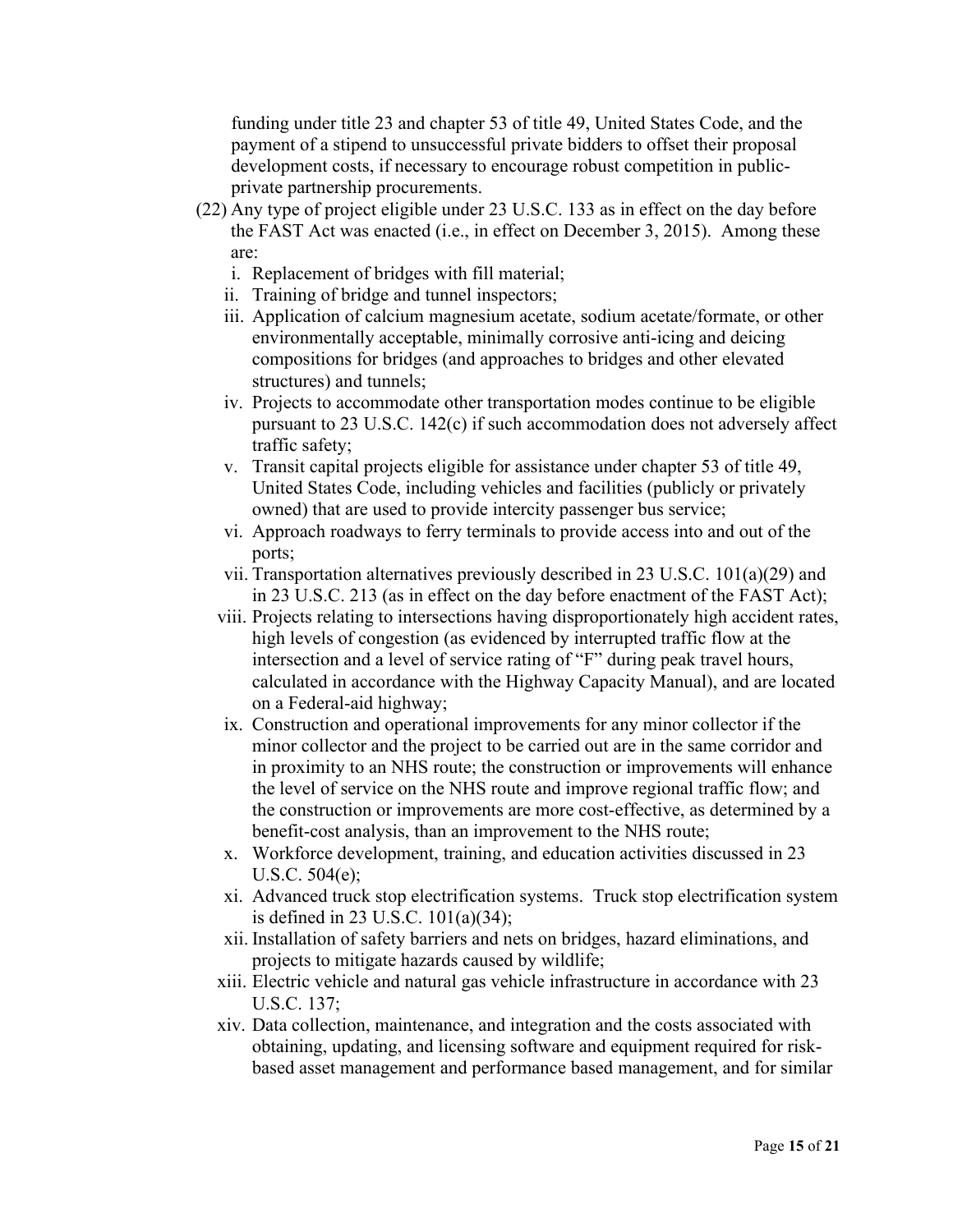activities related to the development and implementation of a performance based management program for other public roads;

- xv. Construction of any bridge in accordance with 23 U.S.C. 144(f) that replaces any low water crossing (regardless of the length of the low water crossing); any bridge that was destroyed prior to January 1, 1965; any ferry that was in existence on January 1, 1984; or any road bridge that is rendered obsolete as a result of a Corps of Engineers flood control or channelization project and is not rebuilt with funds from the Corps of Engineers. Not subject to the Location of Project requirement in 23 U.S.C. 133(c); and
- xvi. Actions in accordance with the definition and conditions in 23 U.S.C. 144(g) to preserve or reduce the impact of a project on the historic integrity of a historic bridge if the load capacity and safety features of the historic bridge are adequate to serve the intended use for the life of the historic bridge. Not subject to the Location of Project requirement in 23 U.S.C. 133(c).
- (23) Rural barge landing, dock, and waterfront infrastructure projects in accordance with 23 U.S.C. 133(j) (*See* [Section K](#page-19-0) of this memorandum). Not subject to the Location of Project requirement in 23 U.S.C. 133(c). This eligibility was added by the BIL.
- (24) Projects to enhance travel and tourism. This eligibility was added by the BIL.

The following activities are made eligible by other sections of 23 U.S.C.:

- (25) Public transportation projects: (i) as described in 23 U.S.C.  $142(a)(1)$ ,  $(a)(2)$ ,  $(a)(3)$ , and  $(c)$ ; and  $(ii)$  meeting the requirements contained in 23 U.S.C. 142.
- (26) Initiatives to halt the evasion of payment of motor fuel taxes as provided for under 23 U.S.C. 143(b)(8), including expenditure limitations.
- (27) Workforce development, training, and education activities under 23 U.S.C. 504(e).
- **2. Applicability of Planning Requirements (***See* **23 U.S.C. 133(d)(5)):** Programming and expenditure of funds for projects shall be consistent with 23 U.S.C. 134 and 135, as amended by the BIL. Projects must be identified in the Statewide Transportation Improvement Program (STIP)/Transportation Improvement Program (TIP) and be consistent with the Long-Range Statewide Transportation Plan and the Metropolitan Transportation Plan(s) (*See* 23 U.S.C. 133(d)(5)). When obligating suballocated funding (discussed below), the State must coordinate with relevant metropolitan planning organizations (MPO) or rural planning organizations (*See* 23 U.S.C. 133(d)(3)).

STBG projects for eligible planning purposes must be reflected in the statewide SPR work program or Metropolitan Unified Planning Work Program (*See* 23 CFR 420.111). Further, these projects must be in the STIP/TIP unless the State DOT or MPO agree that they may be excluded (*See* 23 CFR 420.119(e)).

**3. Applicability of 23 U.S.C. 217(i) for Bicycle Projects**: 23 U.S.C. 217(i) requires that bicycle facilities be principally for transportation, rather than recreation, purposes. However, 23 U.S.C. 133(b)(7) and 133(h) list "recreational trails projects" as eligible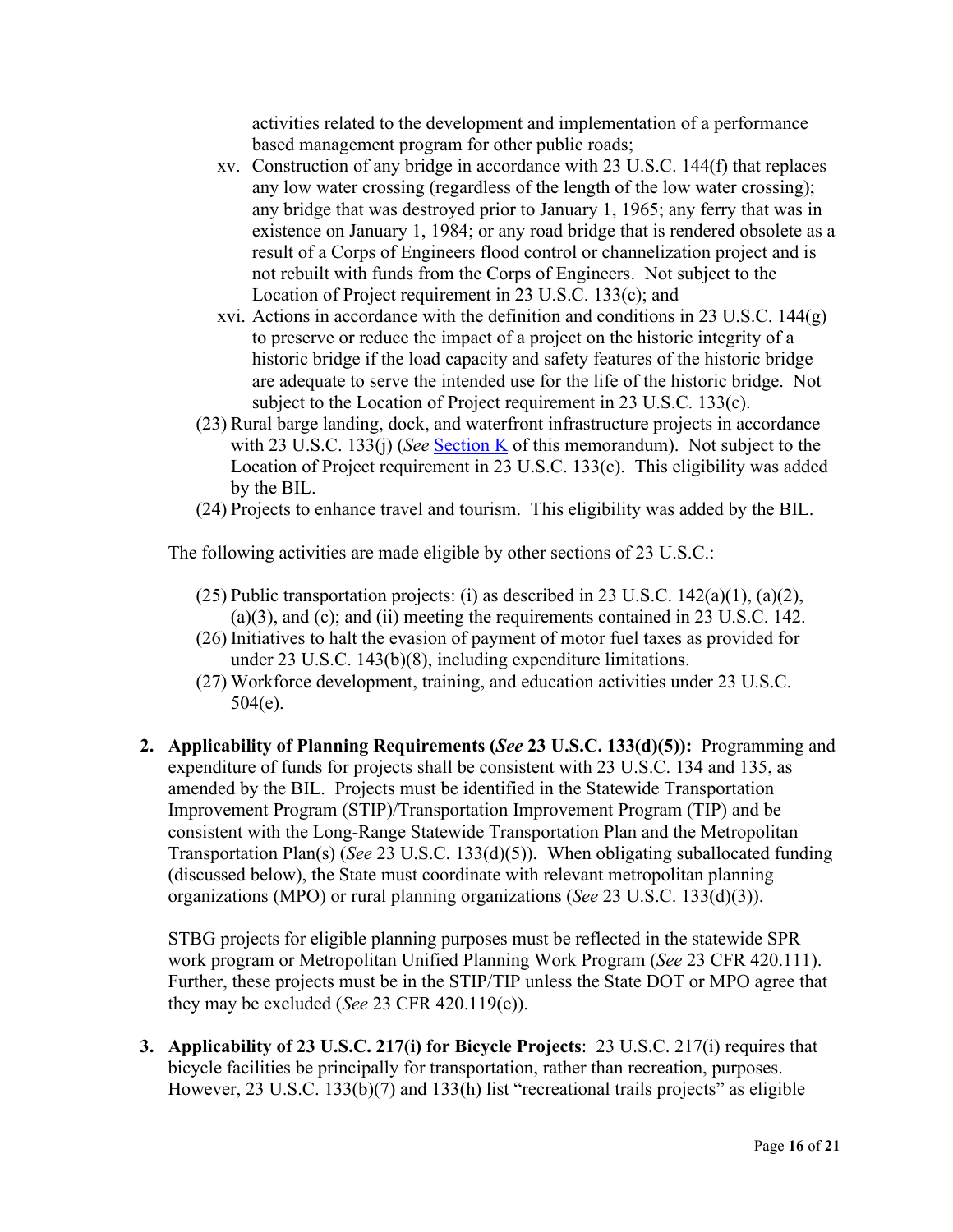activities under STBG. Therefore, the requirement in 23 U.S.C. 217(i) does not apply to recreational trails projects (including for bicycle use) using STBG funds. Section 217(i) continues to apply to bicycle facilities other than trail-related projects, and Section 217(i) continues to apply to bicycle facilities using other Federal-aid highway program funds (e.g., NHPP, Highway Safety Improvement Program, and Congestion Mitigation and Air Quality Improvement Program). The transportation requirement under Section 217(i) is applicable only to bicycle projects; it does not apply to any other trail use or transportation mode.

# <span id="page-16-0"></span>**F. SUBALLOCATION (***See* **23 U.S.C. 133(d))**

- 1. After setting aside funds for the TA Set-Aside, a percentage of a State's STBG apportionment is suballocated to areas of the State based on their relative share of the State's population. This suballocated percentage is 55 percent in FYs 2022 through 2026 (*See* 23 U.S.C. 133(d)(1)(A)). The remainder of STBG funds may be used anywhere in the State.
- 2. The suballocated funds are divided into four categories:
	- a. Urbanized areas of the State with a population over 200,000. These funds are distributed among the individual areas based on their relative share of the population (*See* 23 U.S.C. 133(d)(4)(A)). The State and the relevant MPOs may jointly apply to the FHWA division office for permission to base the distribution on other factors (*See*  23 U.S.C. 133(d)(4)(B)). These funds may be obligated in the metropolitan area established under 23 U.S.C. 134 that encompasses the urbanized area (*See* 23 U.S.C.  $133(d)(2)$ ).

Over the period of FYs 2022 through 2026, each State must provide obligation limitation to the urbanized areas with a population over 200,000 for use with their suballocated STBG funds. Over that period, the amount of obligation limitation provided to each urbanized area must be equal to the amount obtained by multiplying the total amount of contract authority suballocated to the area by the ratio of the total amount of obligation authority distributed to the State for the 5-year period to the total of apportionments to the State for that period (excluding amount exempt from the limitation). Each State, each affected MPO, and the FHWA must jointly ensure compliance with this requirement (*See* 23 U.S.C. 133(e)).

- b. Areas of the State with population of not less than 50,000 and not more than 200,000. Prior to obligating funds attributed to an area of this type, the State must consult with the metropolitan planning organizations that represent the areas, and describe how funds allocated for the areas will be allocated equitably among the applicable urbanized areas during the period of FYs 2022 through 2026 (*See* 23 U.S.C.  $133(d)(3)(A)).$
- c. Areas of the State with population of not less than 5,000 and not more than 49,999. Prior to obligating funds attributed to an area of this type, the State must consult with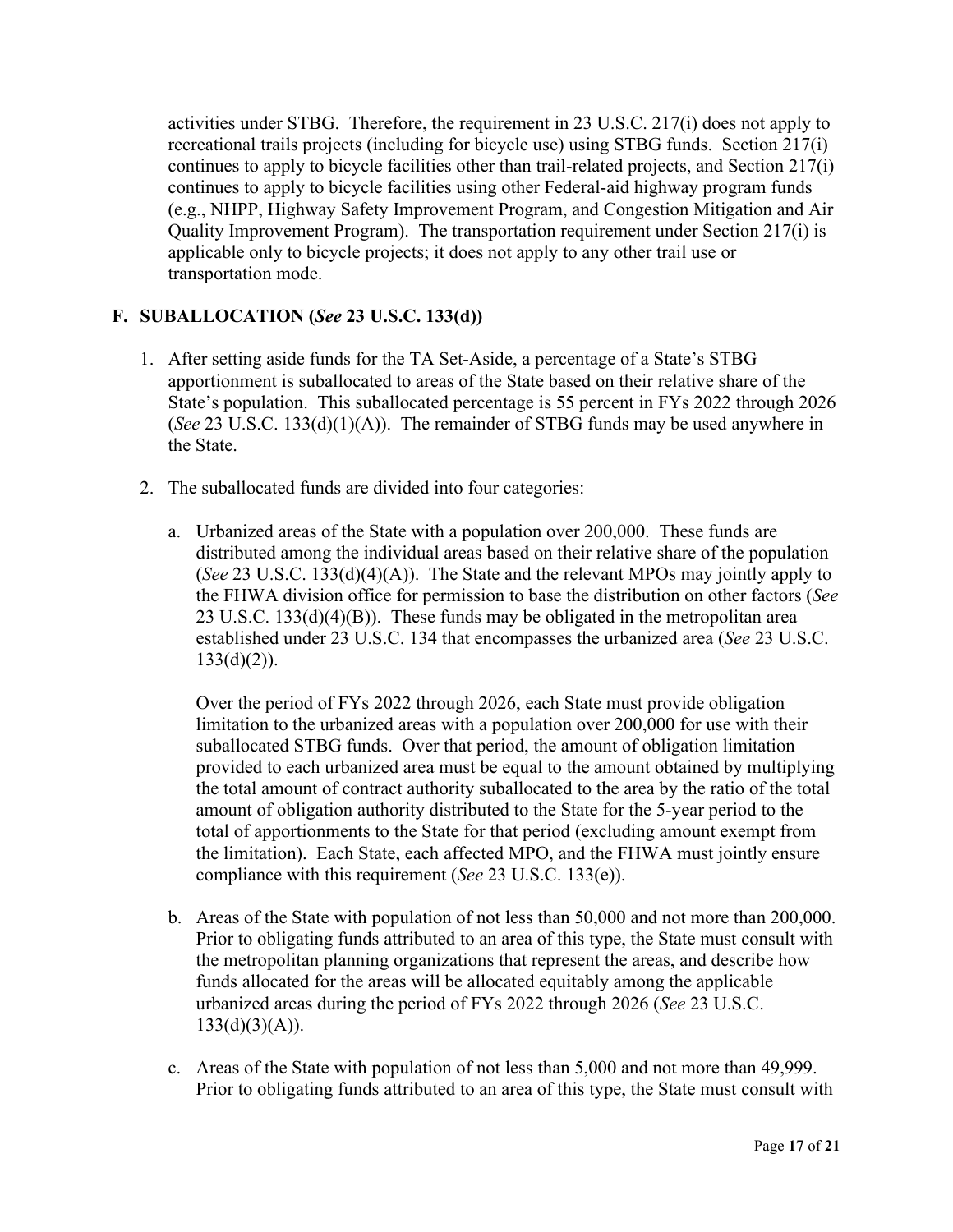the regional transportation planning organizations that represent the area, if there are any (*See* 23 U.S.C. 133(d)(3)(B)). Also see [Section G](#page-17-0) of this memorandum.

d. Areas of the State with a population less than 5,000. Prior to obligating funds attributed to an area of this type, the State must consult with the regional transportation planning organizations that represent the area, if there are any (*See* 23 U.S.C. 133(d)(3)(B)). Also see [Section G](#page-17-0) of this memorandum.

# <span id="page-17-0"></span>**G. SPECIAL RULE FOR AREAS OF LESS THAN 50,000 POPULATION (***See* **23 U.S.C. 133(g))**

A State may obligate: (1) up to 15 percent of the STBG amounts suballocated for a fiscal year for use in areas with a population not less than 5,000 and not more than 49,999; and (2) up to 15 percent of the STBG amounts suballocated for a fiscal year for use in areas with a population of less than 5,000 on:

- 1. roads functionally classified as rural minor collectors or local roads; or
- 2. critical rural freight corridors designated under 23 U.S.C. 167(e).

This provision is specific to funds made available to areas with a population of not more than 49,999 as described in 23 U.S.C.  $133(d)(1)(A)(iii)$  and (iv), and subject to the overall 15 percent limit for each subparagraph. The Secretary may suspend this special rule with respect to a State if the FHWA division office determines that this authority is being used excessively by the State.

## <span id="page-17-1"></span>**H. BRIDGES NOT ON FEDERAL-AID HIGHWAYS (***See* **23 U.S.C. 133(f))**

- 1. An off-system bridge is a highway bridge or low water crossing located on a public road that is not a Federal-aid highway. Section  $133(f)(2)(A)$  of 23 U.S.C. sets aside from the STBG an amount not less than 20 percent of Highway Bridge Program funds apportioned to the State for FY 2009 for projects and activities for off-system bridges. Funding pursuant to this provision is provided to the States with a specific program code, as shown in the program code table in this guidance. Eligible activities for the set aside for off-system bridges are as follows:
	- a. Construction, as defined in 23 U.S.C. 101(a)(4), of off-system bridges (other than the construction of a new bridge at a new location) (*See* 23 U.S.C. 133(c)(1)).
	- b. Replacement of low water crossings with bridges.
	- c. Protection for bridges and low water crossings located on public roads, and inspection and evaluation of bridges and low water crossings.

A State may choose to expend funds in excess of the off-system set-aside.

The FHWA Administrator may reduce the requirement for expenditures for off-system bridges if the FHWA Administrator, after consultation with State and local officials, determines that the State has inadequate needs to justify the expenditure (*See* 23 U.S.C.  $133(f)(2)(B)$ . This will be addressed in more detail in future FHWA guidance.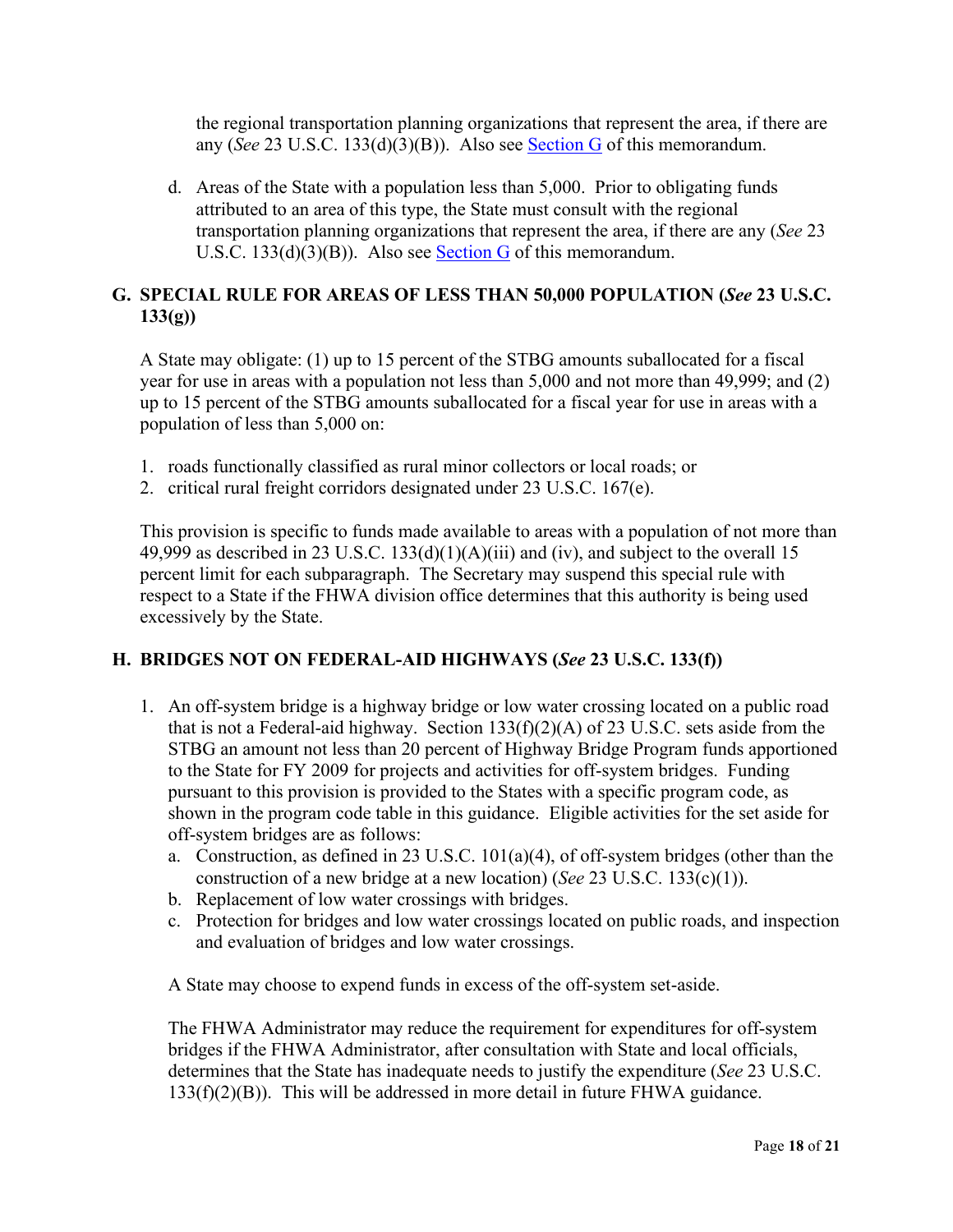- 2. The credit for bridges not on Federal-aid highways is continued under 23 U.S.C. 133(f)(3). Up to 80 percent of the construction costs: 1) incurred for a project not on Federal-aid highways for replacement of a bridge, rehabilitation of a bridge, or replacement of a low water crossing with a bridge; and 2) wholly funded from State and local sources; 3) may be credited to the non-Federal share of Federal-aid bridge projects. Credits may be earned if the "source" bridge project is:
	- a. Non-controversial;
	- b. Certified by the State to have been carried out in accordance with all standards applicable to such projects under 23 U.S.C. 133; and
	- c. Determined by the Secretary upon completion to be no longer a deficient bridge, or, in the case of a replacement of a low water crossing with a bridge, is determined by the Secretary on completion to have improved the safety of the location.

The "source" bridge project is not required to satisfy typical Federal-aid requirements, such as National Environmental Policy Act clearance and the Uniform Relocation Assistance and Real Property Acquisition Policies Act. Additionally, the phrase "applicable standards" refers to State laws, regulations, directives, safety standards, and construction standards.

# <span id="page-18-0"></span>**I. BUNDLING OF BRIDGE PROJECTS (***See* **23 U.S.C. 144(j))**

This provision encourages States to save costs and time by bundling multiple eligible bridges into one project using STBG or NHPP funds under one project agreement.

As required under 23 U.S.C. 144(j) as amended by BIL, each bridge project to be included in a bundle to be funded from STBG or NHPP funds must:

- 1. Have the same financial characteristics, such as the same funding category or subcategory and the same Federal share;
- 2. Be eligible under 23 U.S.C. 133 or 23 U.S.C. 119 as amended by BIL;
- 3. Be included as a single bundled project in the applicable TIP or STIP; and
- 4. Be awarded to a single consultant or contractor pursuant to a contract for engineering and design or construction between the contractor and an eligible entity.

The requirements contained in 23 U.S.C. 144(j) only apply to activities funded by the project agreement for the bundled project (*See* 23 U.S.C. 144(j)(3)(C)). For example, preliminary engineering from multiple sources (in-house and consultant) may subsequently be bundled into a single bridge bundling construction contract project agreement. The provision does not preclude the use of other FHWA acceptable alternative contracting methods, including design-build, if the 23 U.S.C. 144(j) requirements are satisfied.

# <span id="page-18-1"></span>**J. BORDER STATE INFRASTRUCTURE (***See* **FAST Act § 1437, 23 U.S.C. 101 note)**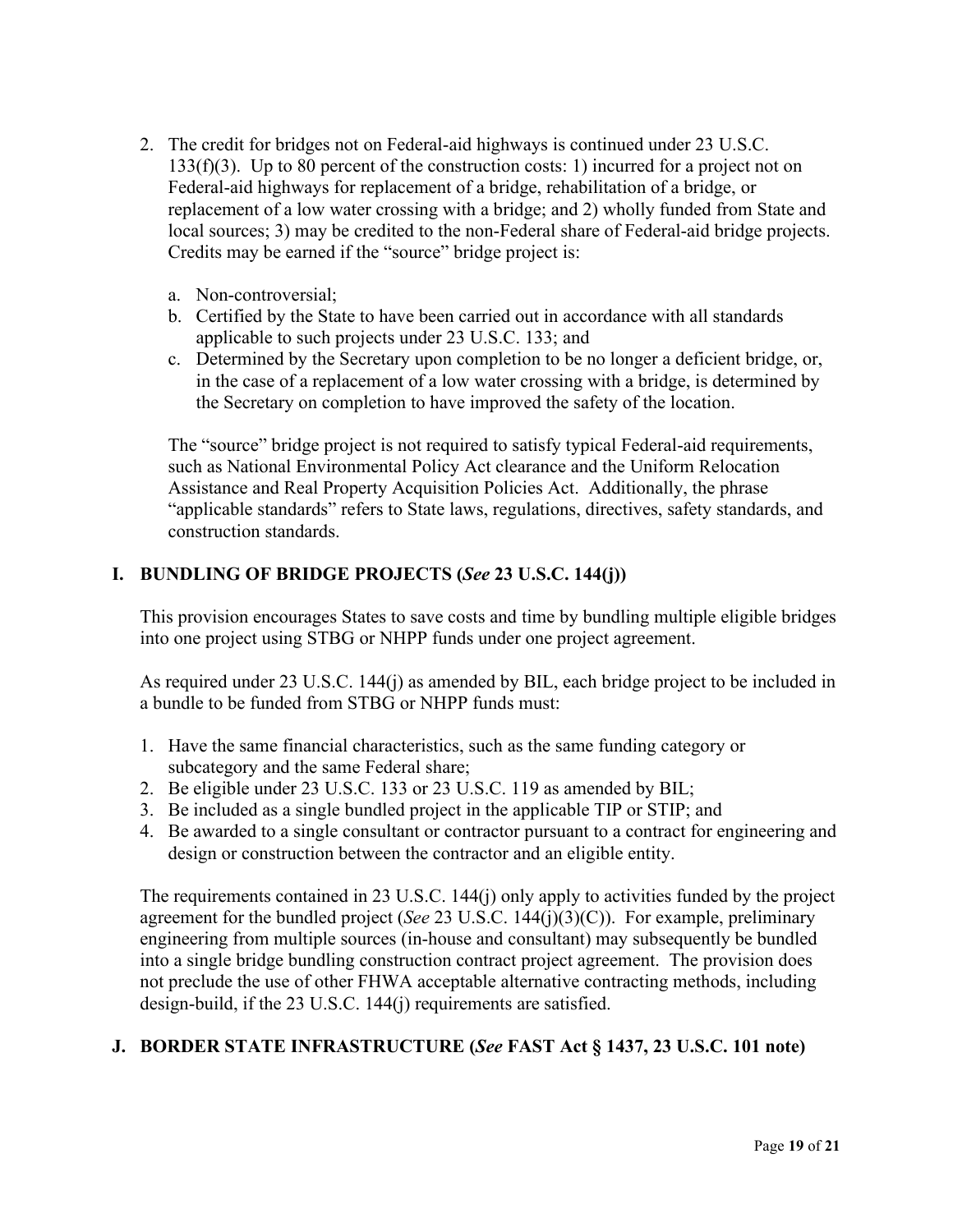Section 1437 of the FAST Act allows the Governor of a State that shares a land border with Canada or Mexico to designate for each fiscal year not more than 5 percent of STBG funds made available for any area of the State under 23 U.S.C. 133(d)(1)(B), for border infrastructure projects eligible under Section 1303 of SAFETEA–LU (*See* 23 U.S.C. 101 note) (Coordinated Border Infrastructure Program). Projects must meet the requirements of Section 1303. Before making such designation, the Governor must certify that the designation is consistent with transportation planning requirements under title 23, U.S.C. (*See* FAST Act § 1437(c)). Funding pursuant to this provision is provided to applicable States with a specific program code, as shown in the program code table in this guidance. Note that border infrastructure projects may be funded with any STBG funds, not just from the set-aside designated by the Governor. *See* the FAST Act's Questions and Answers on Border State Infrastructure [\(Section 1437 - Border State Infrastructure Q&As\)](http://www.fhwa.dot.gov/hep/guidance/section1437.cfm).

# <span id="page-19-0"></span>**K. RURAL BARGE LANDING, DOCK, AND WATERFRONT INFRASTRUCTURE PROJECTS (***See* **23 U.S.C. 133(j))**

A State may use not more than 5 percent of STBG funds for projects involving the planning, designing, engineering, or construction of a barge landing, dock, or other waterfront infrastructure in a rural community or a Native village (as defined in Section 3 of the Alaska Native Claims Settlement Act (*See* 43 U.S.C. 1602)) that is off the road system. Rural Areas are defined in 23 U.S.C. 101(a)(25) as amended by the BIL, as all areas of the State not included in urban areas. Urban Area is defined in 23 U.S.C. 101(a)(35) as amended by the BIL.

# <span id="page-19-1"></span>**L. PROJECTS IN RURAL AREAS (***See* **23 U.S.C. 133(k))**

A State may obligate not more than 15 percent of STBG funds for:

- 1. Eligible projects under 23 U.S.C. 133(b) (as described in [Section E](#page-11-0) of the memorandum) or maintenance activities on roads functionally classified as rural minor collectors or local roads, ice roads, or seasonal roads; or
- 2. Transfer to the Appalachian Highway System Program under 14501 of title 40, U.S.C.; or
- 3. Transfer to the Denali access system program under Section 309 of the Denali Commission Act of 1998 (*See* 42 U.S.C. 3121 note; Public Law 105–277).

Suballocated funds shall not be used to carry out this provision, except at the request of the applicable metropolitan planning organization (*See* 23 U.S.C. 133(k)(2)).

## <span id="page-19-2"></span>**M. TREATMENT OF PROJECTS (***See* **23 U.S.C. 133(i))**

Projects funded under 23 U.S.C. 133, including projects carried out under the TA Set-Aside under 23 U.S.C. 133(h), but excluding [Recreational Trails Program](http://www.fhwa.dot.gov/environment/recreational_trails/) (RTP) projects carried out under 23 U.S.C.133(h)(5), shall be treated as projects on a Federal-aid highway (*See* 23 U.S.C. 133(i)). This subjects all STBG projects (excluding those funded from the RTP setaside) to, among other things, Davis-Bacon [Act prevailing wage requirements](http://www.fhwa.dot.gov/construction/cqit/dbacon.cfm) and other Federal-aid requirements (e.g., [Buy America,](https://www.fhwa.dot.gov/construction/cqit/buyam.cfm) planning, environmental review, letting, etc.).